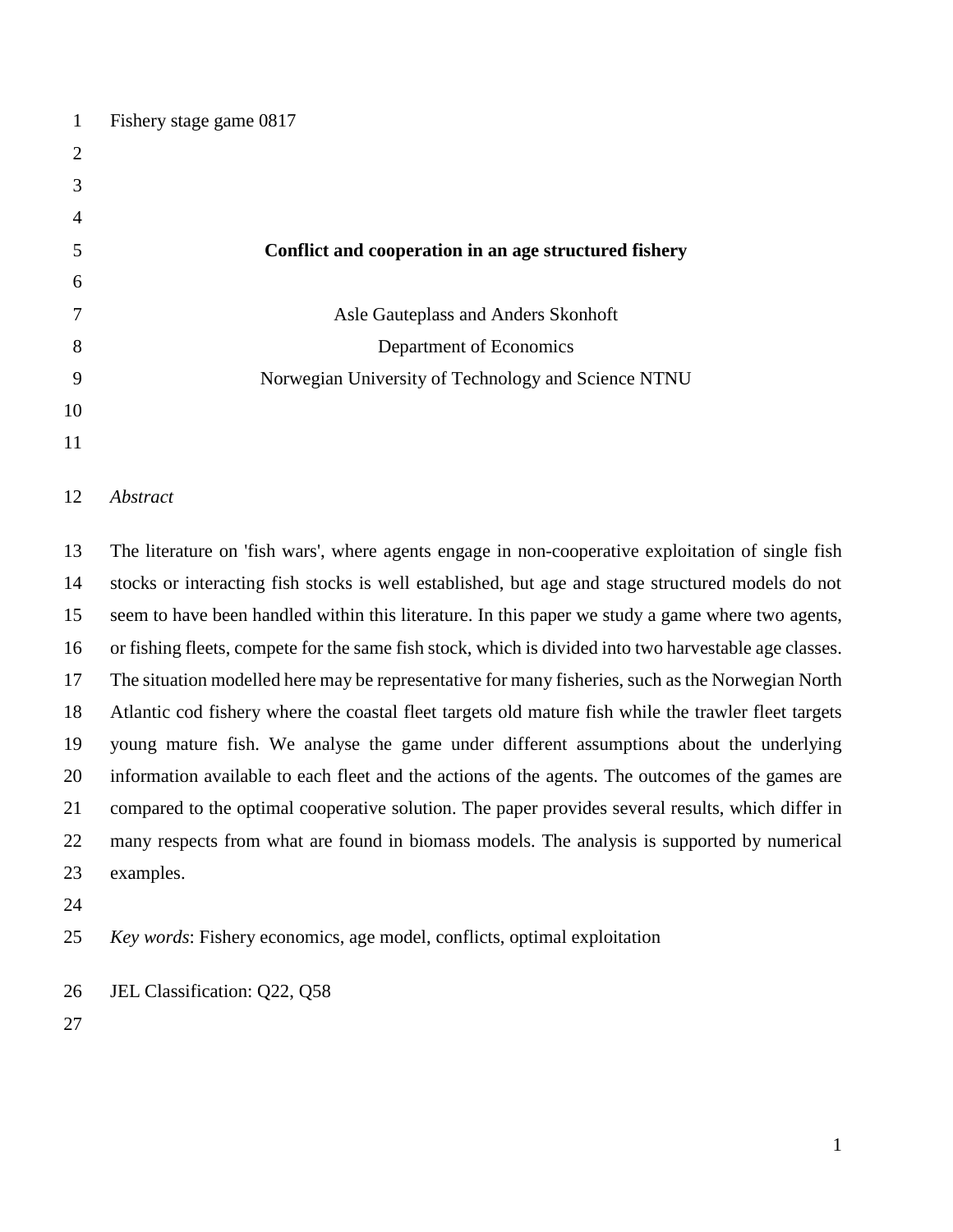## **1.Introduction**

 Marine fisheries are frequently a source of international conflicts and often characterized by suboptimal resource management. Fish stocks spread across vast distances, and are often present both in the high seas and within the exclusive economic zones of one or more countries at the same time. Many fish species are also highly migratory, travelling along coastlines and up and down rivers, spending much of their lifetime outside of the breeding grounds, and are hence subject to harvest from different agents at different points in time. A particular aspect of this situation is that different age categories of the same stock frequently reside within the economic zones of different countries. In this case, different fleets do not strictly speaking aim for the same fish, but they nevertheless affect each other's harvest and profit through the biological interaction of the stock. A similar situation may also occur between fleets that are distinguished not by nationality, but by different gear, thus aiming for different age categories of the same stock. This situation, which is not adequately handled within the existing literature on biomass models and sequential fishing, is not uncommon. Examples include the Norwegian North Atlantic cod that feeds in the Barents region, thus subject to harvest by trawlers, but where the old mature fish migrates along the Norwegian cost to spawn, there being exploited by small scale coastal fishing vessels. This fishery has been extensively studied, see e.g., see e.g. Sumaila (1997) and Armstrong (1999). Other examples in the same vein include the Southern bluefin tuna that spends its immature phase along the coast of Australia, but then migrates to the high seas in the Indian Ocean. Similar descriptions apply to the Canada halibut and the North Sea herring, and in general to anadromous species, such as salmon that spawns in rivers but lives most of its life in the open sea. These are some of the world's most valuable fisheries.

 The literature on 'fish wars', where agents engage in non-cooperative games of exploiting a fish stock, has grown large since the seminal contributions of Munro (1979) and Levhari and Mirman (1980). A survey is provided by Kaitala and Lindroos (2007). For our purpose, the literature on 'sequential' fishing, where agents alternate in exploiting a common stock that migrates between economic zones, is of particular relevance. Hannesson (1995) studies the possibility for self- enforcing agreements in such a sequential fishery, and McKelvey (1997) expands the framework to consider the possibility of side payments. Laukkanen (2001) shows that the effectiveness of trigger strategies to maintain a cooperative equilibrium is undermined when stock recruitment is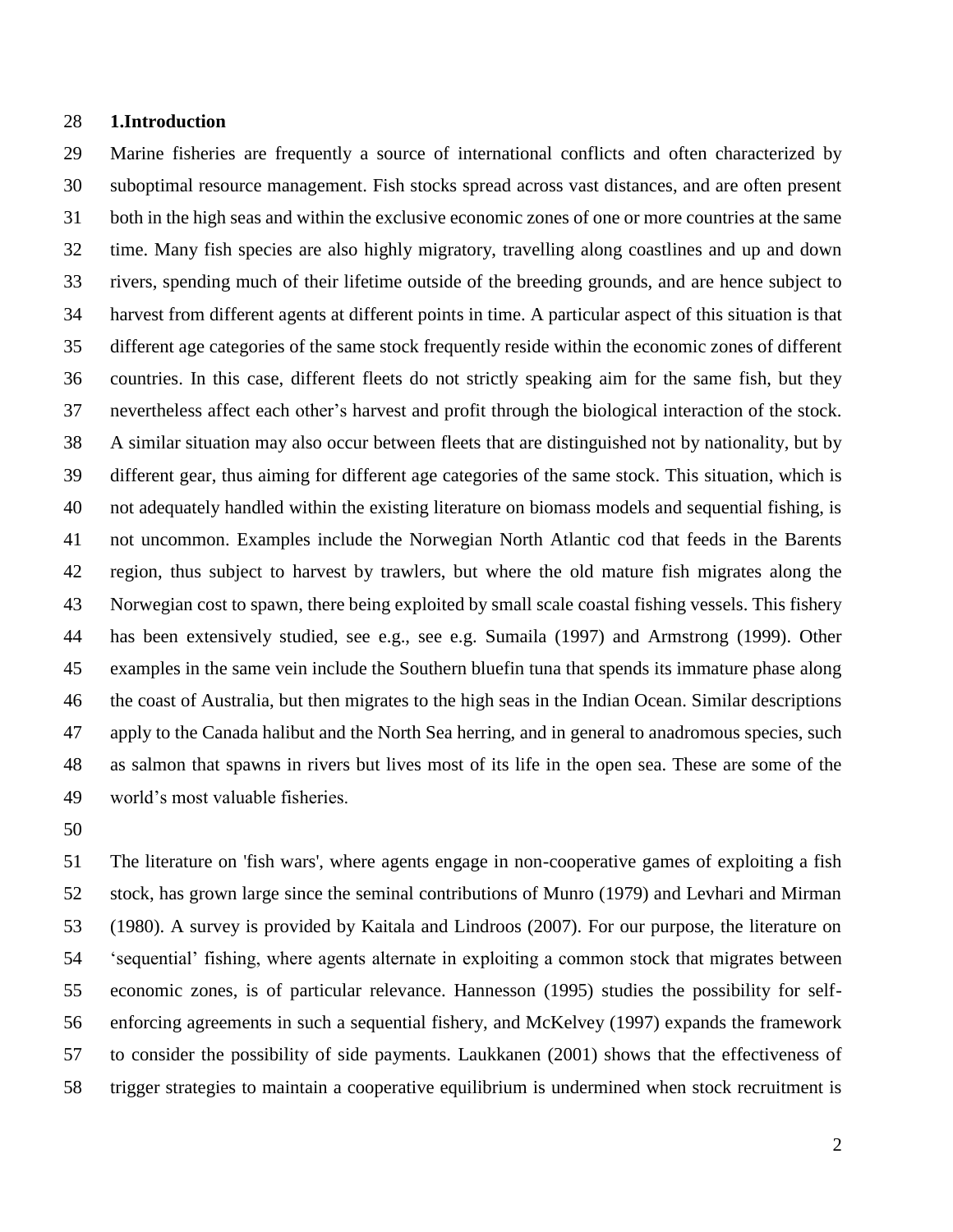subject to stochastic shocks. However, these studies all employ biomass models, implicitly assuming that the fish caught in one area is identical to the fish caught in another. Age structured models, on the other hand, are still scarce in the economic literature, as noted by Skonhoft et al. (2012). The seminal book on bioeconomic modeling by Clark (1990) treats the Beverton-Holt model to some extent (Beverton and Holt 1957), but puts main emphasis on biomass models. Important contributions by Reed (1980), Charles and Reed (1985) and Getz and Haight (1989) have subsequently enhanced the economic understanding of the exploitation of age structured fish stocks. In a more recent contribution, Tahvonen (2009) presents a thorough study of the optimal harvesting of age structured stocks, under the assumption of non-selective gear. See also Tahvonen (2010) for a general survey, and Quaas et al. (2013). Very few studies address age structured stocks in a game theoretic setting. One example is Lindroos (2004) who examines the benefit of cooperation in the Norwegian spring-spawning herring fishery. Two other notable examples that both study the North Atlantic Norwegian cod fishery mainly through numerical analysis include Sumaila (1997) and Diekert et al. (2010). Sumaila analyses the difference in profitability between a trawler fleet and a coastal fleet, and demonstrates several results that concur with the findings in the present paper. Specifically, the observation that the least profitable fleet in a cooperative harvesting scenario, which typically may be the trawler fleet that targets the smaller fish, may have a strategic advantage in a non-cooperative situation due to the biological interaction of the stock. Thus, the least profitable fleet may be able to drive the other fleet entirely out of business, with large consequences for overall profit. The age structure of the fishery thus gives rise to a non- cooperative game that is even more harmful than the standard one found in biomass models. Diekert et al. (2010) assume symmetric players, i.e. two trawler fleets, that compete both through mesh size and fishing effort. They show that a non-cooperative solution implies 'fishing down the size categories', and that the outcome of a non-cooperative open loop equilibrium is both far from the cooperative optimum and close to the status quo situation in terms of profit and stock size.

 In the present study we do not attempt to accurately describe a particular fishery, but to analyze a stylized situation where different age categories of a fish stock reside within two different economic zones, or management areas. The exploitation of the stock is modeled as a game between two fleets that aim for different cohorts, but nevertheless affect each other's profitability through the biological interaction of the stock. We derive analytical results characterizing the equilibrium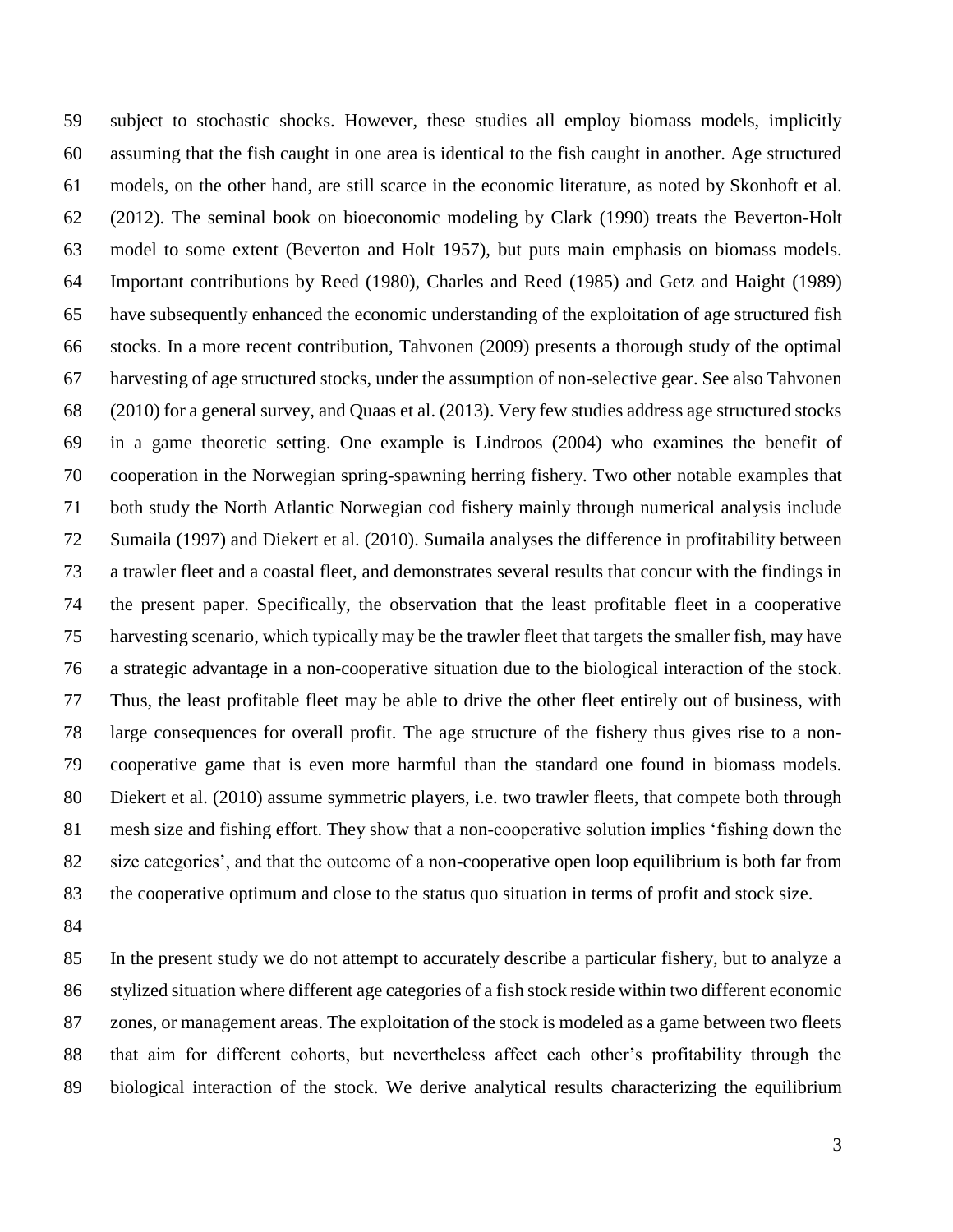solutions under different management regimes. First, overall optimality is addressed, which under certain conditions also can be interpreted as a cooperative equilibrium with side payments. Second, we discuss the situation where both fleets are unable to organize internally and hence exhibit myopic behavior, and derive conditions for one of the fleets to be excluded from the fishery in this case. Third, the situation where one fleet is uncoordinated and the other behaves as a single entity is studied. It is shown that, depending on parameter values, both coexistence and exclusion is possible in all different scenarios. The results are subsequently illustrated with a numerical example.

 The paper is organized as follows. In the next section 2, the population model with two harvestable age classes is formulated. In section 3 we analyze the optimal harvest regime under cooperation Section 4 presents the non-cooperative solution where we first focus on myopic exploitation. Additionally, we also study a Stackelberg solution where one the agent is myopic while the other one has a long-term management view. In section 5 some numerical illustrations are provided. Section 6 concludes the paper.

### **2. Population model and harvest**

 For analytical tractability, we use a population model consisting of only three cohorts; recruits 108 (juvenils)  $X_{0,t}$  (year <1), young mature fish  $X_{1,t}$  (1 \le year <2) and old mature fish  $X_{2,t}$  (  $2 \leq$  *year*). Young and old mature fish are both harvestable, but the juveniles are not subject to fishing mortality. While recruitment is endogenous and density dependent, natural mortality is assumed fixed and density independent for all three age classes. The population is measured just before spawning, and in the single period of one year, three events take place in the following order; first, recruitment and spawning, then fishing and finally natural mortality.

- 
- The number of juveniles is governed by the recruitment function

116 (1) 
$$
X_{0,t} = R(X_{1,t}X_{2,t}),
$$

where  $R(0,0) = 0$  and  $\partial R / \partial X_{i,t} = R_i > 0$ , together with  $R_i$ <sup>n</sup> < 0 (*i* = 1,2). The number of young 

mature fish follows next as

119 (2) 
$$
X_{1,t+1} = s_0 X_{0,t}
$$
,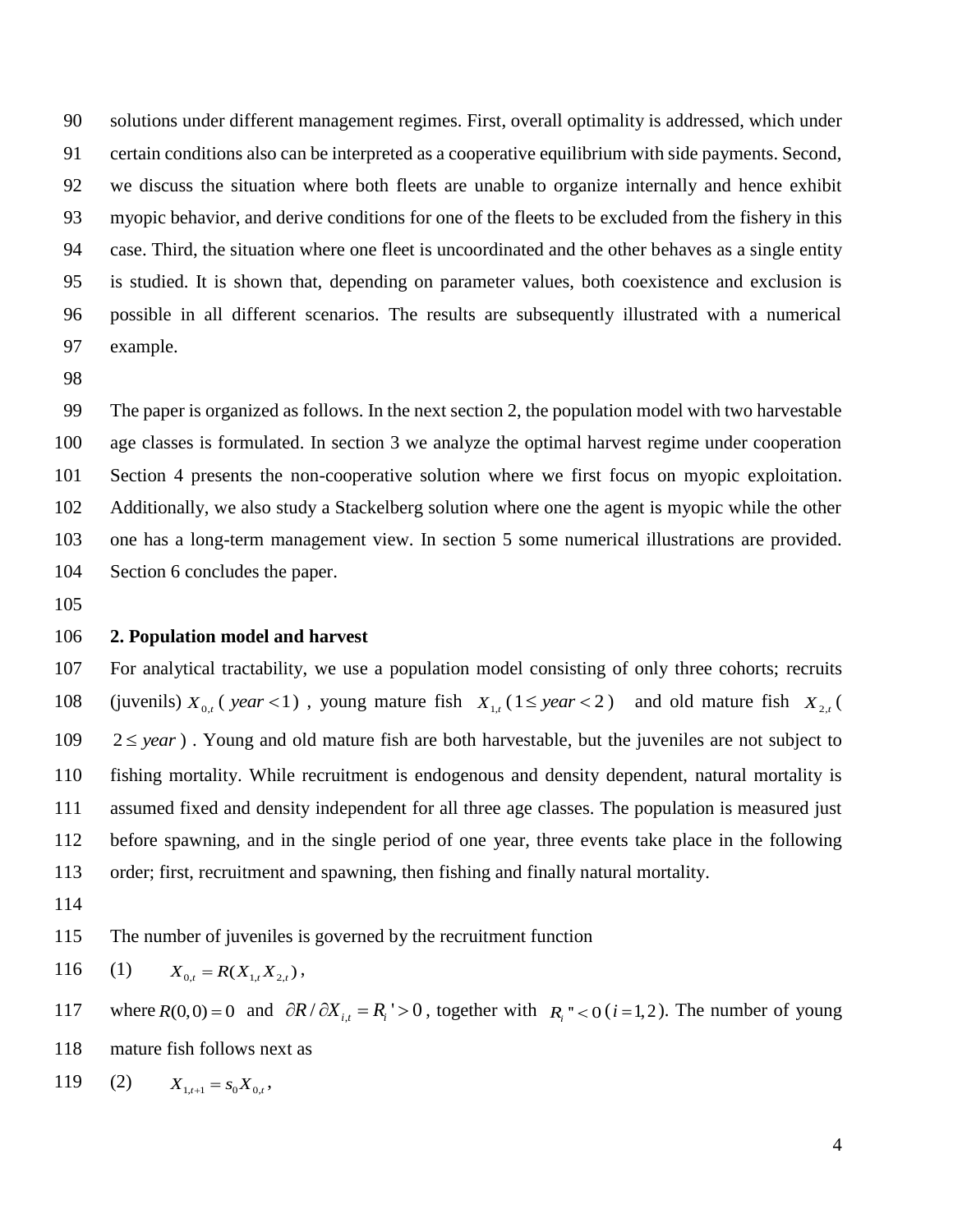where  $s_0$  is the fixed natural survival rate. Finally, the number of old mature fish is described by 120

121 (3) 
$$
X_{2,t+1} = s_1(1 - f_{1,t})X_{1,t} + s_2(1 - f_{2,t})X_{2,t}
$$

where  $0 \le f_{1,t} < 1$  and  $0 \le f_{2,t} < 1$  are the fishing mortalities, or harvest rates, of the young and old 122 mature stage, respectively, while  $0 < s_1 < 1$  and  $0 < s_2 < 1$  are the natural survival rates. When 123 124 combining Eqs. (1) and (2) we have

125 (4) 
$$
X_{1,t+1} = s_0 R(X_{1,t}, X_{2,t}).
$$

126 Eqs. (3) and (4) represent a reduced form model in two age-classes, where both equations are first 127 order difference equations.

128

129 The population equilibrium for *fixed* fishing mortalities  $f_{i,t} = f_i$  is defined by  $X_{i,t+1} = X_{i,t} = X_i$ 130  $(i = 1,2)$  such that Eq. (3) holds as

131 (3') 
$$
X_2 = s_1(1-f_1)X_1 + s_2(1-f_2)X_2
$$
,

132 and Eq.  $(4)$  as

133 (4') 
$$
X_1 = s_0 R(X_1, X_2)
$$
.

134 (3') is identified as the *spawning constraint* while (4') is the *recruitment constraint*. An interior equilibrium holds for  $0 \le f_1 < 1$  only; that is, not all the young mature fish can be harvested. An 135 136 interior equilibrium is shown in Figure 1, where the recruitment function is specified as the 137 Beverton-Holt function (see numerical section 5). Based on this function, the recruitment constraint 138 describes the number of mature fish as a positive, increasing, and convex function of the number of young mature fish. Taking the differential of Eq. (4') yields  $dX_2/dX_1 = (1 - s_0 R_1^{\prime})/s_0 R_2^{\prime} > 0$ . An 139 increasing recruitment function therefore requires  $s_0 R_1$ ' < 1 which holds for all positive values of 140 141 *X*2 with our Beverton-Holt function. Higher fishing mortalities shift down the spawning constraint 142 (3') and hence lead to smaller stocks, while higher natural survival rates work in the opposite 143 direction. The ratio of old to young mature fish is given by the slope of the spawning constraint,  $X_2 / X_1 = s_1(1 - f_1)/(1 - s_2(1 - f_2))$ . Therefore, none of the parameters pertaining to the recruitment 144 145 function influence the equilibrium fish ratio, while it is evident that lower fishing mortalities of 146 both age classes increase the proportion of old mature fish.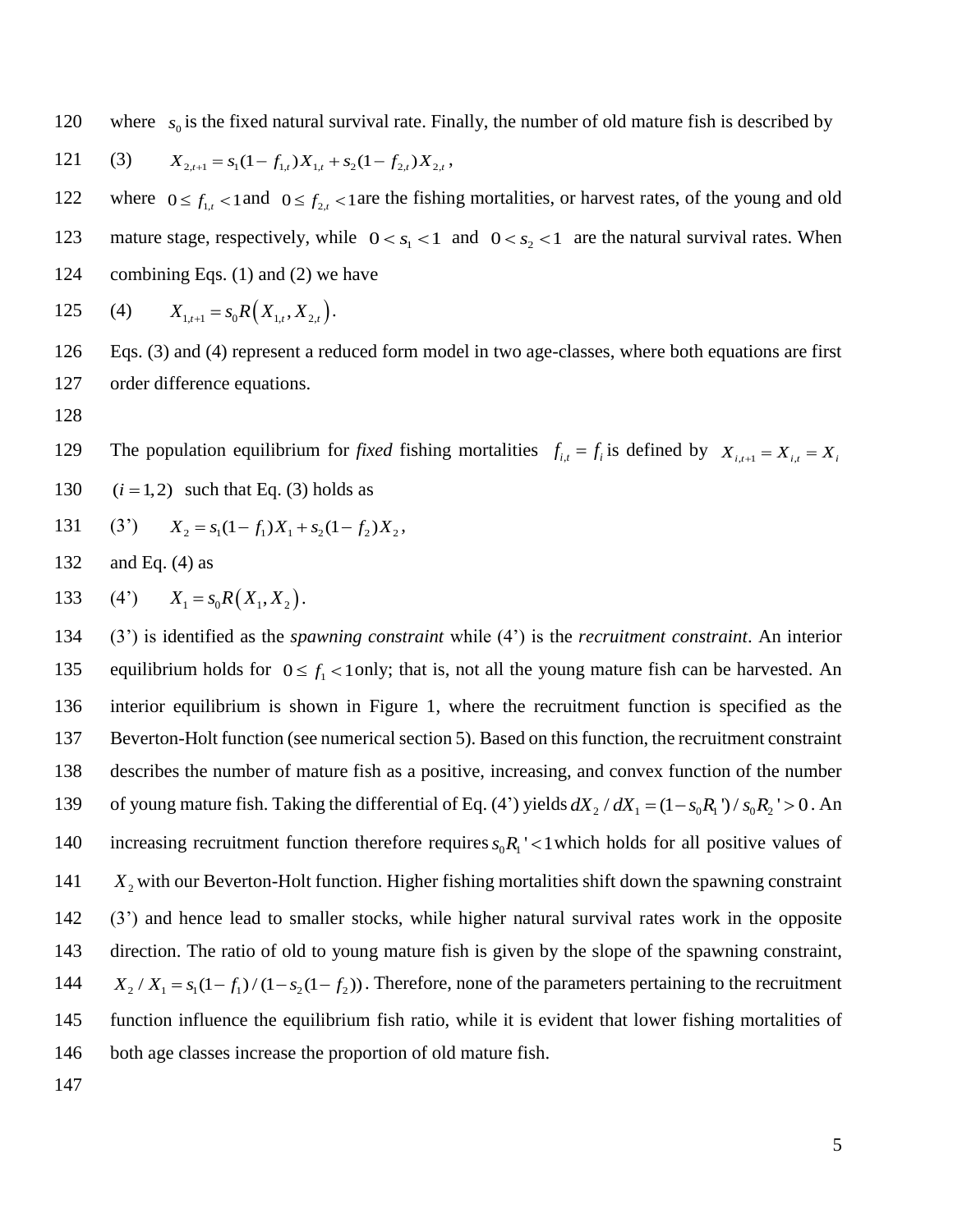Two fishing fleets exploit the fish stock, and each fleet targets a particular age class of the fish. As explained in the introduction, this harvesting scenario fits reality in many instances, either because of differencesin gear selection, and/ or because the two age classes reside in different fishing zones. In most instances, the catches are composed of specimens from different cohorts and there is hence 'bycatch' irrespective of the fact that the fleets might be able to influence their catch composition. For example, the mesh size may be increased, or other gears may be adopted to leave the younger and smaller fish less exploited (see, e.g., Beverton and Holt 1957 and Clark 1990, and the more recent Singh and Weninger 2009). However, here we neglect bycatch and assume perfect targeting, where fleet one targets the young mature fish (stock one) while fleet two targets the old mature fish (stock two). We choose a specific production function in our analysis, the so-called Baranov function (see, e.g., Quinn 2003) defined as

161 (5) 
$$
H_{i,t} = X_{i,t} \left( 1 - e^{-q_i E_{i,t}} \right); (i = 1, 2),
$$

162 where  $H_{i,t}$  is the harvest of fleet *i* at time  $t$  (in # of fish),  $E_{i,t}$  is the fishing effort, interpreted 163 as, e.g., the number of standardized fishing vessels, and  $q_i$  is the productivity, or 'catchability', parameter (1/effort). The Spence function exhibits decreasing marginal effort productivity. Notice also that with this harvesting function, the fishing mortalities can never reach one for a finite amount of effort, and extinction of the population is hence not possible within our modelling framework.

With the fishing mortality rate defined as  $f_{i,t} = H_{i,t} / X_{i,t}$  (*i* = 1, 2), the mature age class growth Eq. 

- (3) becomes
- (6)  $X_{2,t+1} = s_1 e^{-q_1 E_{1,t}} X_{1,t} + s_2 e^{-q_2 E_{2,t}} X_{2,t}$

172 while  $e^{-q_1 E_{i,t}}$  is interpreted as the escapement rate of the stock after harvesting and  $(1 - e^{-q_1 E_{i,t}})$ hence represents the fishing mortality, or harvest rate.

#### **3. Exploitation I: Cooperation**

*3.1 The optimal program*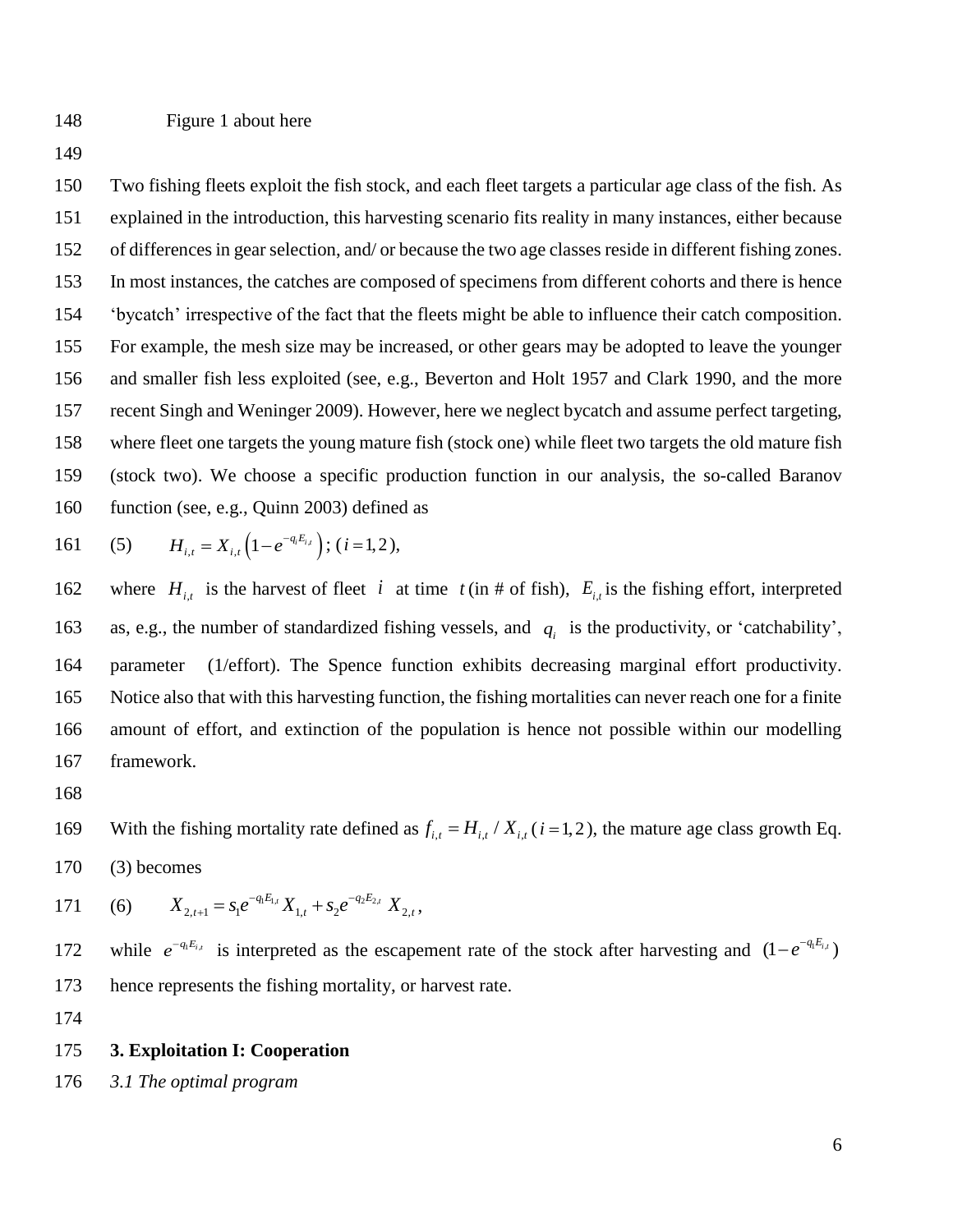177 We start by looking at the cooperative solution where the maximum present-value profit of both 178 fleets is determined jointly. As we wish to focus on biological interaction, we assume that the fleets 179 do not interfere with each other through market mechanisms (but see e.g., Quaas and Requate 180 2013). The fish prices are thus assumed not to be influenced by the size of the catches, and they are constant through time. Therefore, with  $p_2 > p_1$  as the fixed fish prices (Euro/fish) and  $c_i$  as the 181 182 unit effort cost (Euro/effort), also assumed to be fixed,  $(1-e^{-q_1E_{1,t}})-c_1E_{1,t}+p_2X_{2,t}(1-e^{-q_2E_{2,t}}).$ unit effort cost (Euro/effort), also assumed to be fixed,<br>  $\pi_t = p_1 X_{1,t} \left(1 - e^{-q_1 E_{1,t}}\right) - c_1 E_{1,t} + p_2 X_{2,t} \left(1 - e^{-q_2 E_{2,t}}\right) - c_2 E_{2,t}$  describes the current total profit. The 183 184 constraints of this problem are the biological equations (4) and (6). In addition, the initial stock 185 sizes,  $X_{i,0}$ , are assumed known.

186

187 The Lagrangian of this present-value maximizing problem may be written as

186  
\nThe Lagrangian of this present-value maximizing problem may be written as  
\n
$$
L = \sum_{t=0}^{\infty} \rho^{t} \{p_{1}X_{1,t} \left(1 - e^{-q_{1}E_{1,t}}\right) - c_{1}E_{1,t} + p_{2}X_{2,t} \left(1 - e^{-q_{2}E_{2,t}}\right) - c_{2}E_{2,t} - \rho \lambda_{t+1} \left[X_{1,t+1} - s_{0}R\left(X_{1,t}X_{2,t}\right)\right] - \rho \mu_{t+1} \left[X_{2,t+1} - s_{1}e^{-q_{1}E_{1,t}} X_{1,t} - s_{2}e^{-q_{2}E_{2,t}} X_{2,t}\right]\}
$$

where  $\lambda_t > 0$  and  $\mu_t > 0$  are the shadow prices of the biological constraints (4) and (6), respectively, 189 190 and  $\rho = 1/(1+\delta)$  is a discount factor with  $\delta \ge 0$  as the discount rate. Following the Kuhn-191

191 Tucker theorem the first order necessary conditions (with 
$$
X_{i,t} > 0
$$
,  $i = 1, 2$ ) are  
192 (7)  $\partial L / \partial E_{1,t} = p_1 q_1 X_{1,t} e^{-q_1 E_{1,t}} - c_1 - \rho \mu_{t+1} s_1 q_1 X_{1,t} e^{-q_1 E_{1,t}} \le 0$ ;  $E_{1,t} \ge 0$ ,  $t = 0, 1, 2, ...$ ,

192 (7) 
$$
\partial L / \partial E_{1,t} = p_1 q_1 X_{1,t} e^{-q_1 L_{1,t}} - c_1 - \rho \mu_{t+1} s_1 q_1 X_{1,t} e^{-q_1 L_{1,t}} \le 0; E_{1,t} \ge 0, t = 0, 1, 2, \dots,
$$
  
\n193 (8)  $\partial L / \partial E_{2,t} = p_2 q_2 X_{2,t} e^{-q_2 E_{2,t}} - c_2 - \rho \mu_{t+1} s_2 X_{2,t} e^{-q_2 E_{2,t}} \le 0, E_{2,t} \ge 0, t = 0, 1, 2, \dots,$   
\n194 (9)  $\partial L / \partial X_{1,t} = p_1 (1 - e^{-q_1 E_{1,t}}) - \lambda_t + \rho \lambda_{t+1} s_0 R_1 + \rho \mu_{t+1} s_1 e^{-q_1 E_{1,t}} = 0, t = 1, 2, 3, \dots,$ 

194 (9) 
$$
\partial L / \partial X_{1,t} = p_1 \left( 1 - e^{-q_1 E_{1,t}} \right) - \lambda_t + \rho \lambda_{t+1} s_0 R_1 + \rho \mu_{t+1} s_1 e^{-q_1 E_{1,t}} = 0, \quad t = 1, 2, 3, ...
$$

195 and

195 and  
\n196 (10) 
$$
\partial L / \partial X_{2,t} = p_2 \left( 1 - e^{-q_2 E_{2,t}} \right) + \rho \lambda_{t+1} s_0 R_2 - \mu_t + \rho \mu_{t+1} s_2 e^{-q_2 E_{2,t}} = 0, t = 1, 2, 3, ...
$$

197

 The interpretation of the control conditions (7) and (8) is straightforward. Condition (7) states that the fishing effort of fleet 1 should take place up to the point where the marginal profit is equal to, or below, the economically,  $\rho$ , and biologically,  $s_1$ , discounted marginal biomass loss of the 200 immature stage, as evaluated by the shadow price of the biological constraint (6). Condition (8) is analogous for the old mature stock. Eqs. (9) and (10) steer the shadow price values. Rewriting Eq.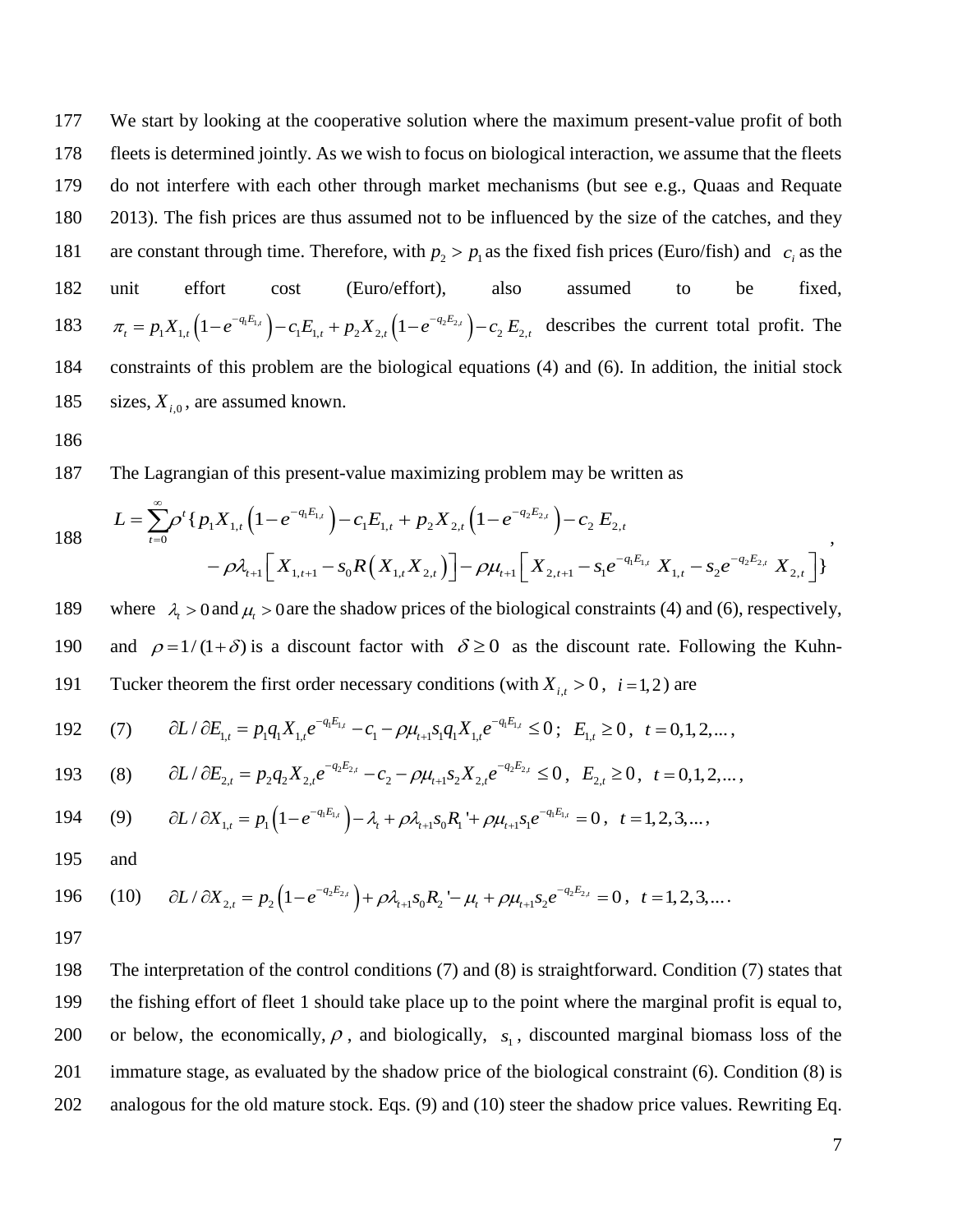(9) as  $\lambda_i = p_1 \left( 1 - e^{-q_1 E_{1,i}} \right) + \rho \lambda_{i+1} s_0 R_1 + \rho \mu_{i+1} s_1 e^{-q_1 E_{1,i}}$  $\mathcal{P}_t = p_1 \left( 1 - e^{-q_1 E_{1,t}} \right) + \rho \lambda_{t+1} s_0 R_1 + \rho \mu_{t+1} s_1 e^{-q_1 E_{1,t}}$ 203 (9) as  $\lambda_{i} = p_{1} \left( 1 - e^{-q_{1}E_{1,i}} \right) + \rho \lambda_{i+1} s_{0} R_{1} + \rho \mu_{i+1} s_{1} e^{-q_{1}E_{1,i}}$ , it is seen that the number of young mature fish 204 should be maintained such that the recruitment shadow price equalizes the marginal harvest value 205 plus its growth contribution to recruitment and the old mature stage, as evaluated by their shadow 206 prices with biological and economic discounting taken into account. Eq. (10) can be given a similar 207 interpretation.

208

209 The control conditions (7) and (8) may be rewritten as

210 (7') 
$$
\frac{p_1}{s_1} \left( \frac{X_{1,t} e^{-q_1 E_{1,t}} - c_1 / p_1 q_1}{X_{1,t} e^{-q_1 E_{1,t}}} \right) \le \rho \mu_{t+1}; E_{1,t} \ge 0, \quad t = 0, 1, 2, ...
$$

211 and

212 (8') 
$$
\frac{p_2}{s_2} \left( \frac{X_{2,t} e^{-q_2 E_{2,t}} - c_2 / p_2 q_2}{X_{2,t} e^{-q_2 E_{2,t}}} \right) \le \rho \mu_{t+1}; E_{2,t} \ge 0, \quad t = 0, 1, 2, \dots,
$$

respectively. These equations reveal that the survival rates  $s_i$  and the economic parameters  $p_i$ ,  $q_i$ 213 and  $c_i$  ( $i = 1, 2$ ) alone determine the optimal harvesting priority. Fertility plays no direct role. 214 215 Therefore, although the recruitment function certainly impacts on the optimal harvest of the two 216 stocks, its properties are not observed directly in the conditions characterizing the optimal 217 harvesting policy. This is stated as:

218

219 *Result 1: Fertility and differences in fertility among the harvestable year classes have no direct*  220 *effect on the harvesting priority*.

221

222 This result is similar to what is obtained by Reed (1980), but in a model where the maximum 223 sustainable yield (*MSY*) is maximized and hence no economic parameters are included.

224

As we have  $p_2 > p_1$  and the natural survival rates do not differ too much, we may suspect that 225 226 harvest of the old mature age class should be given priority if the harvest cost of fleet 1 exceeds that of fleet 2. That is,  $E_{1,t} = 0$  and  $E_{2,t} > 0$ , if the harvest cost discrepancy  $c_1 / q_1 > c_2 / q_2$  holds. In 227 the opposite situation with  $c_1 / q_1 < c_2 / q_2$ , an interior solution with  $E_{1,t} > 0$  and  $E_{2,t} > 0$  can be a 228 229 possible optimal outcome. Altogether, when the possibility of no harvesting at all is ignored, the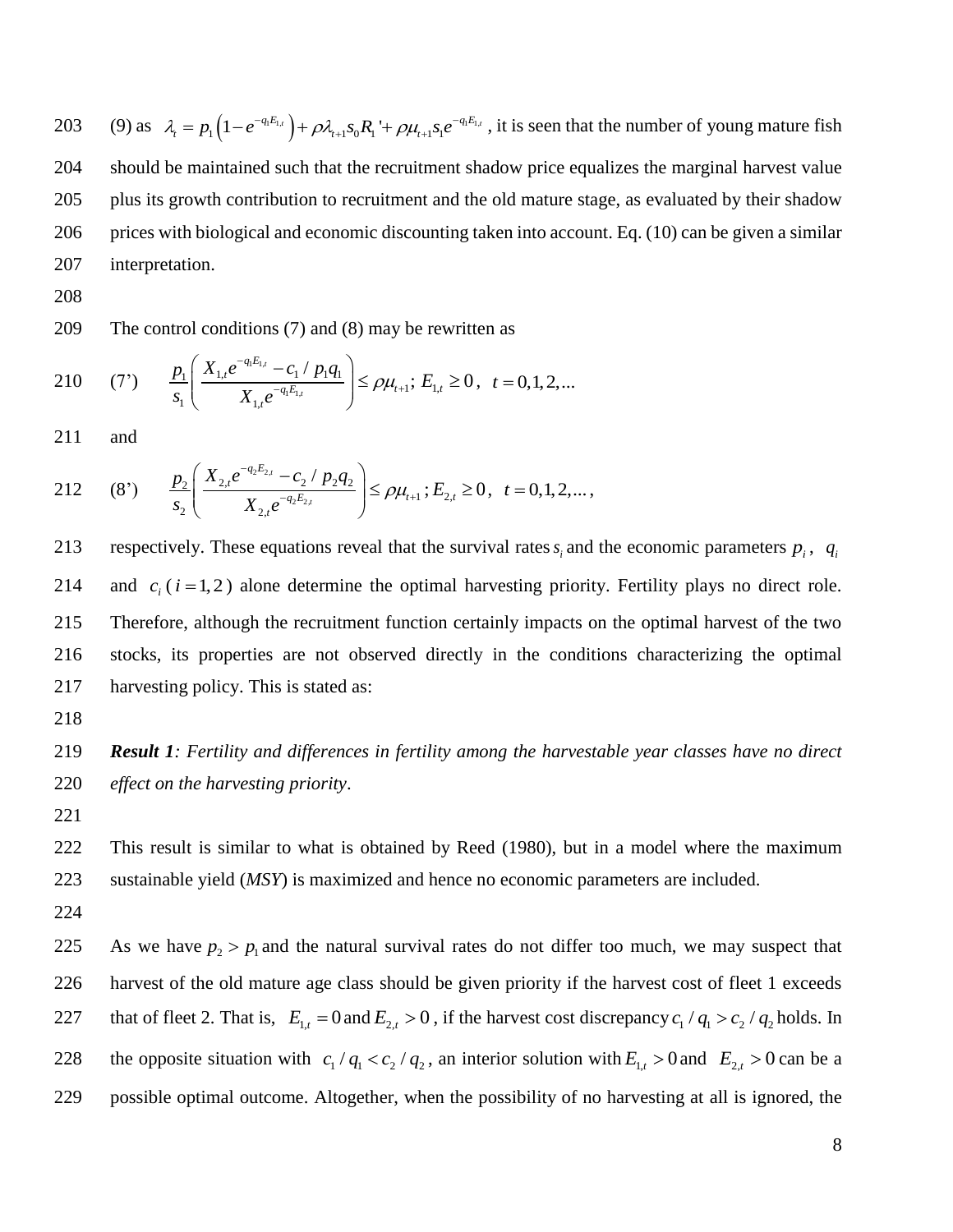optimal harvest policy comprises the three possibilities; Case i) with  $E_{1,t} > 0$  and  $E_{2,t} > 0$ , Case 230 ii) with  $E_{1,t} > 0$  and  $E_{2,t} = 0$ , and Case iii) with  $E_{1,t} = 0$  and  $E_{2,t} > 0$ . Case i) is the interior 231 232 solution and in contrast to Skonhoft et al. (2012) it is a possible option here as the Lagrangian is 233 strictly concave in the control variables because of decreasing marginal effort productivity. This is 234 stated as:

235

236 *Result 2: Optimal harvesting under full cooperation may involve harvesting of both stocks, stock*  237 *1 only or stock 2 only.*

238

239 Combining (7') and (8') and assuming the interior solution Case i) gives the condition

239 Combining (7') and (8') and assuming the interior solution Case i) gives the condition  
\n240 
$$
\frac{p_1}{s_1} \left( \frac{X_{1,t} e^{-q_1 E_{1,t}} - c_1 / p_1 q_1}{X_{1,t} e^{-q_1 E_{1,t}}} \right) = \frac{p_2}{s_2} \left( \frac{X_{2,t} e^{-q_2 E_{2,t}} - c_2 / p_2 q_2}{X_{2,t} e^{-q_2 E_{2,t}}} \right) = \rho \mu_{t+1} > 0,
$$

which states that share of the escapement of each stock above its zero marginal profit level  $c_i / p_i q_i$ 241 242 is equal among the two stocks, when weighted by the price-to-survival ratio  $p_i / s_i$ . The stock that 243 has the highest price-to-survival ratio will have the smallest escapement share above its zero 244 marginal profit level, and can be said to be harvested more aggressively. Therefore, with equal 245 survival rates and a higher market price for the old mature stock, stock 2 should be harvested more 246 intensively than stock 1, which is a result in accordance with previous studies (i.e. Diekert et. al., 2010, Skonhoft et al. 2012). In the special case where  $c_1 / p_1 q_1 = c_2 / p_2 q_2$ , the escapement in terms 247 248 of number of fish is simply higher for the stock with the lower price-to-survival ratio. Still with an

249 interior solution, Eqs. (7') and (8') may also be written as  
\n
$$
\frac{1}{s_1} \left( p_1 - \frac{c_1}{q_1 X_{1,t} e^{-q_1 E_{1,t}}} \right) = \frac{1}{s_2} \left( p_2 - \frac{c_2}{q_2 X_{2,t} e^{-q_2 E_{2,t}}} \right).
$$

252

253 *Result 3: In the cooperative solution with joint harvest of both stocks, the ratio between marginal*  254 *profit at the end of the harvesting season and the own stock survival rate is equal between the two*  255 *fleets at every point in time*.

 $256$  .

<sup>251</sup> The content in the brackets expresses the marginal profit. Therefore, we may state: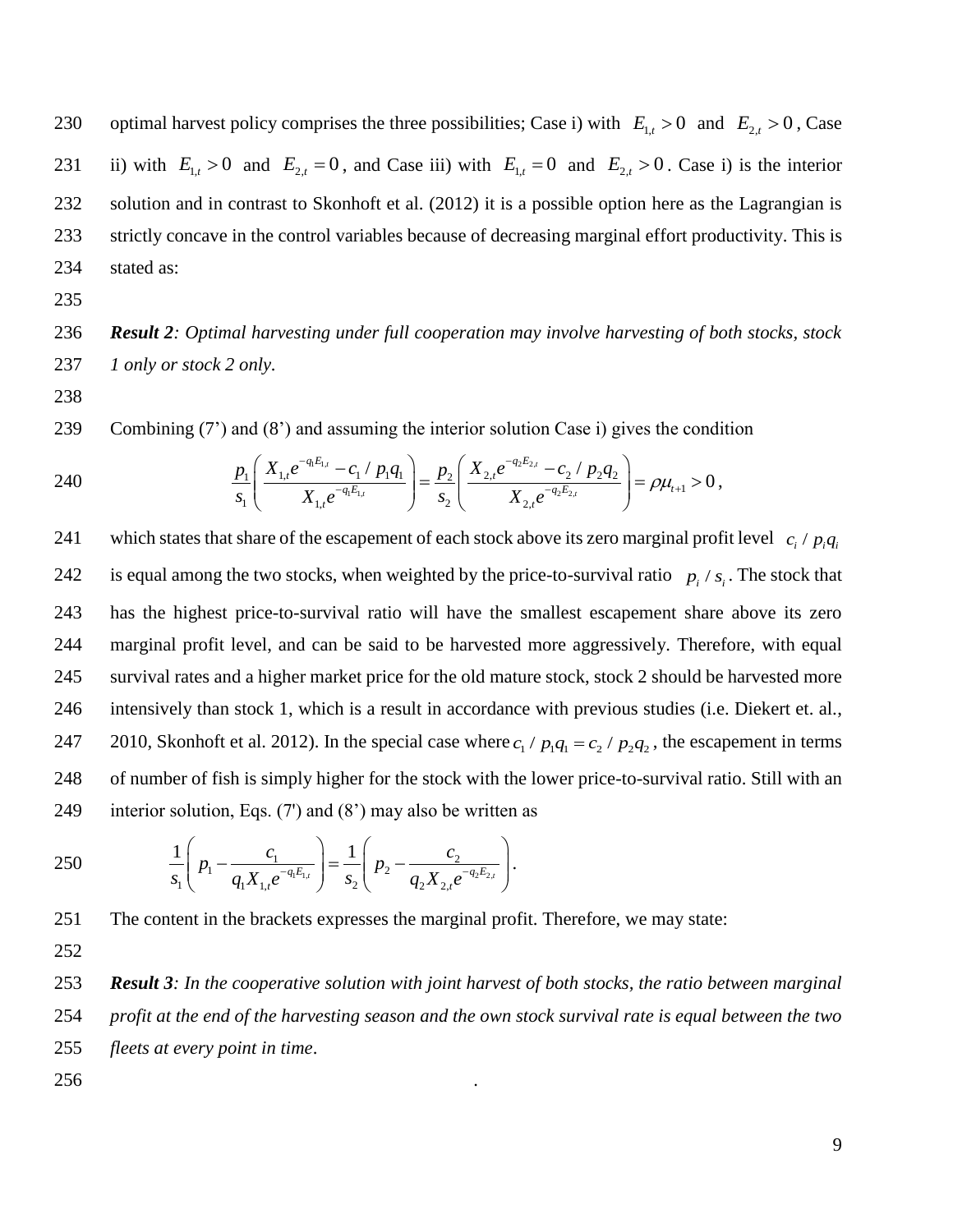- 257 Note that this is an equation that holds at every point in time and hence indicates a fixed
- 258 relationship between the escapement of the two fishable stocks also outside the steady state. It is
- 259 independent of discounting and all parameters pertaining to the recruitment function. Notice also
- that if the price survival ratio is equal among the two stocks, i.e.,  $p_1 / s_1 = p_2 / s_2$ , the 260

261 **escapement ratio** will be given as 
$$
X_{1,t}e^{-q_1E_{1,t}} = \frac{c_1q_2s_2}{s_1q_1c_2} X_{2,t}e^{-q_2E_{2,t}}
$$
. Through the spawning constraint

262 (6), we then find 
$$
X_{2,t+1} = s_2(\frac{q_2c_1 + q_1c_2}{q_1c_2})e^{-q_1E_{2,t}} X_{2,t}
$$
. In a steady state with  $X_{2,t+1} = X_{2,t}$ , the effort

263 use of fleet 2 is then determined by cost and survival parameters alone and is hence independent 264 of the recruitment relationship and discounting. All dynamic considerations are addressed by 265 adjusting the effort of fleet 1 only.

266

267 When still assuming the interior solution Case i) with fishing of both fleets, the optimality condition for each age class can be rewritten in terms of the optimal escapement  $X_{i,t}e^{-q_iE_i}$ .  $q_i E_{i,t}$ *i t* 268 for each age class can be rewritten in terms of the optimal escapement  $X_{i,\ell}e^{-q_i E_{i,\ell}}$  as a function of 269 the economic parameters and the shadow price of stock 2 as

270 (11) 
$$
X_{i,t}e^{-q_iE_{i,t}} = \frac{c_i/q_i}{p_i-\rho s_i\mu_{i+1}}, i=1,2.
$$

271 With  $\rho s_i \mu_{t+1} = 0$ , that is, when either the discount factor or the shadow price of the spawning 272 constraint is zero, myopic adjustment results where both age classes are harvested down to their zero marginal profit levels  $c_i / p_i q_i$  each year (more details section 4.2 below). 273

274

275

275 In Case iii) with 
$$
E_{1,t} = 0
$$
 and  $E_{2,t} > 0$  combination of conditions (8') and (9') yields  
\n
$$
\frac{1}{s_2} \left( p_2 - \frac{c_2}{q_2 X_{2,t} e^{-q_2 E_{2,t}}} \right) > \frac{1}{s_1} \left( p_1 - \frac{c_1}{q_1 X_{1,t}} \right) < \rho \mu_{t+1}
$$

277 .

Notice that this case with  $E_{1,t} = 0$  may be an optimal solution even if positive profit is possible for 278 279 fleet 1. As indicated above, we may suspect that this case can be an optimal option when the harvest cost discrepancy  $c_1$  /  $q_1 > c_2$  /  $q_2$  is 'high'. In this situation, we hence find that the marginal net 280 281 benefit of letting the young mature fish stay one more year in the ocean exceeds that of the marginal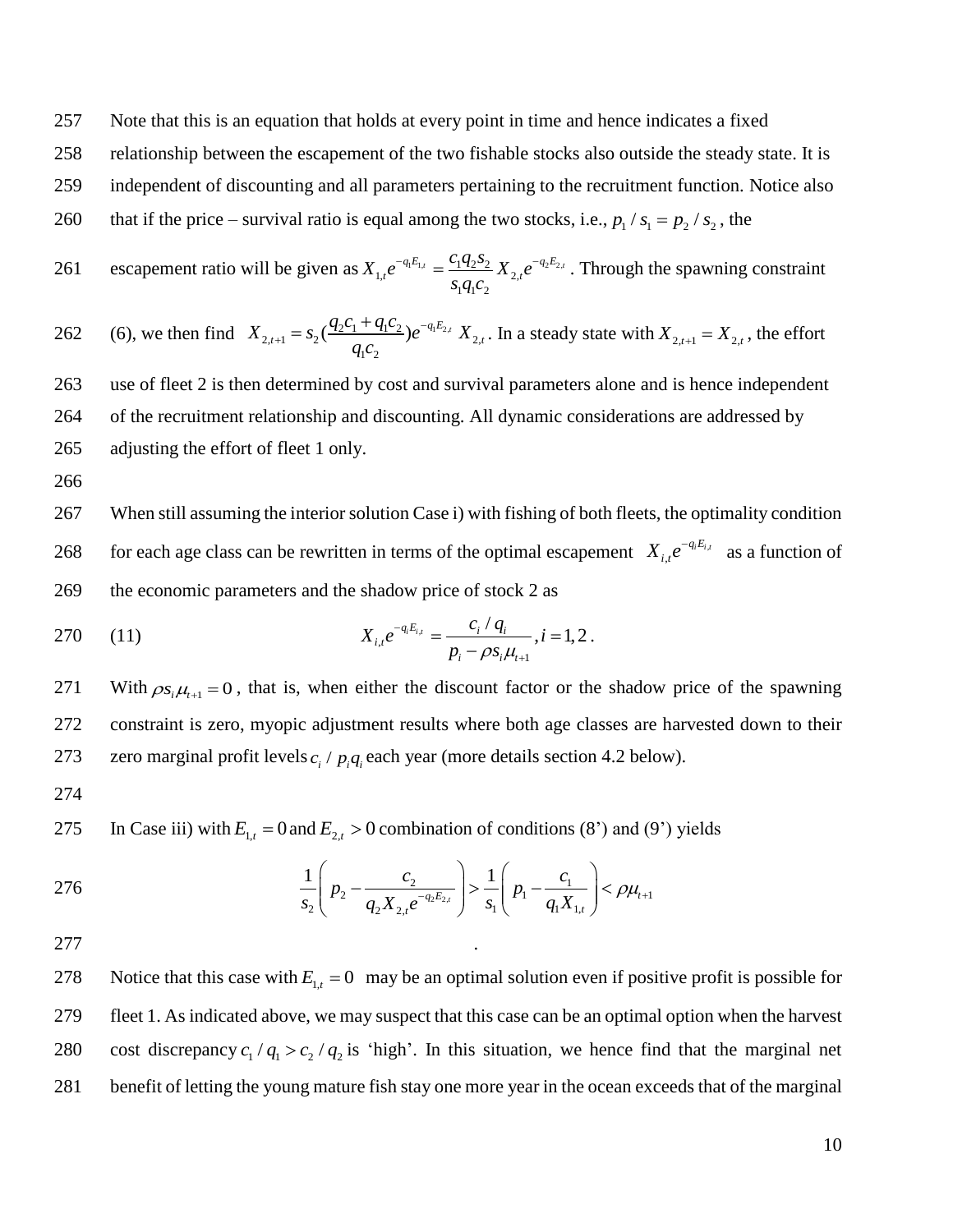282 natural mortality loss. This condition is seen even more clearly if we assume cost free harvest. The above relationship then simply reads  $p_2 / s_2 > p_1 / s_1$ . 283

284

Case ii) with  $E_{1,t} > 0$  and  $E_{2,t} = 0$  gives in a similar manner 285

286  
286  

$$
\frac{1}{s_1} \left( p_1 - \frac{c_1}{q_1 X_{1,t} e^{-q_1 E_{1,t}}} \right) > \frac{1}{s_2} \left( p_2 - \frac{c_2}{q_2 X_{2,t}} \right) < \rho \mu_{t+1}.
$$

287 .

288 The interpretation of this condition is parallel as above, and may only be an optimal option if the discrepancy  $c_2$  /  $q_2 > c_1$  /  $q_1$  is 'high'. If we again assume cost free harvest, this is not a possible 289 solution as long as  $p_2 / s_2 > p_1 / s_1$  holds. 290

291

### 292 *3.2 Steady state analysis*

293 In a steady state with the optimal harvesting policy as Case i), the biological constraints read (4'), 294 and:

 $(6')$  $X_2 = s_1 e^{-q_1 E_1} X_1 + s_2 e^{-q_2 E_2} X_2,$ 295

such that the escapement rates  $e^{-q_i E_i}$ , or fishing mortalities  $f_i = (1 - e^{-q_i E_i})$  $f_i = (1 - e^{-q_i E_i}) (i = 1, 2)$ , are constant 296 through time. In Case ii) and Case iii), the spawning constraint (6) becomes  $X_2 = s_1 e^{-q_1 E_1} X_1 + s_2 X_2$ 297 and  $X_2 = s_1 X_1 + s_2 e^{-q_2 E_2} X_2$ , respectively. As already explained, the slope of the spawning 298 299 constraint indicates the fishing pressure. However, it is difficult to draw general conclusions about 300 the differences of this slope between our three different harvest options. Therefore, harvest option 301 Case i) may be either more aggressive or less aggressive than Case ii), and so on. However, rewriting the spawning constraint in Case i) as  $X_2/X_1 = \frac{S_1 e^{-q_1}}{S_1}$ 1 2  $_2 / X_1 = \frac{3_1}{1}$ 2 / 1  $q_1E$  $X_2 / X_1 = \frac{s_1 e^{-q_1 E_1}}{1 - \frac{1}{2} e^{-q_2 E_1}}$  $\frac{1}{s_2}$ e  $\overline{a}$  $=\frac{b_1c}{1-a_2c}$  $\overline{a}$ 302 rewriting the spawning constraint in Case i) as  $X_2/X_1 = \frac{S_1}{1 - \frac{S_2}{1 - \frac{S_1}{1 - \frac{S_2}{1 - \cdots}}}}$  indicates that more effort of 303 both fleets contributes to reducing the slope of the spawning constraint and hence leads to smaller 304 stocks and a lower ratio of stock 2 compared to stock 1 in biological equilibrium. See Figure 1. 305 The same happens with Case ii) or Case iii) as the optimal harvest options.

306

307 We may expect that the steady state exploitation of each stock increases with small upward shifts 308 in own price and catchability coefficient, and decreases with higher unit costs. We may also expect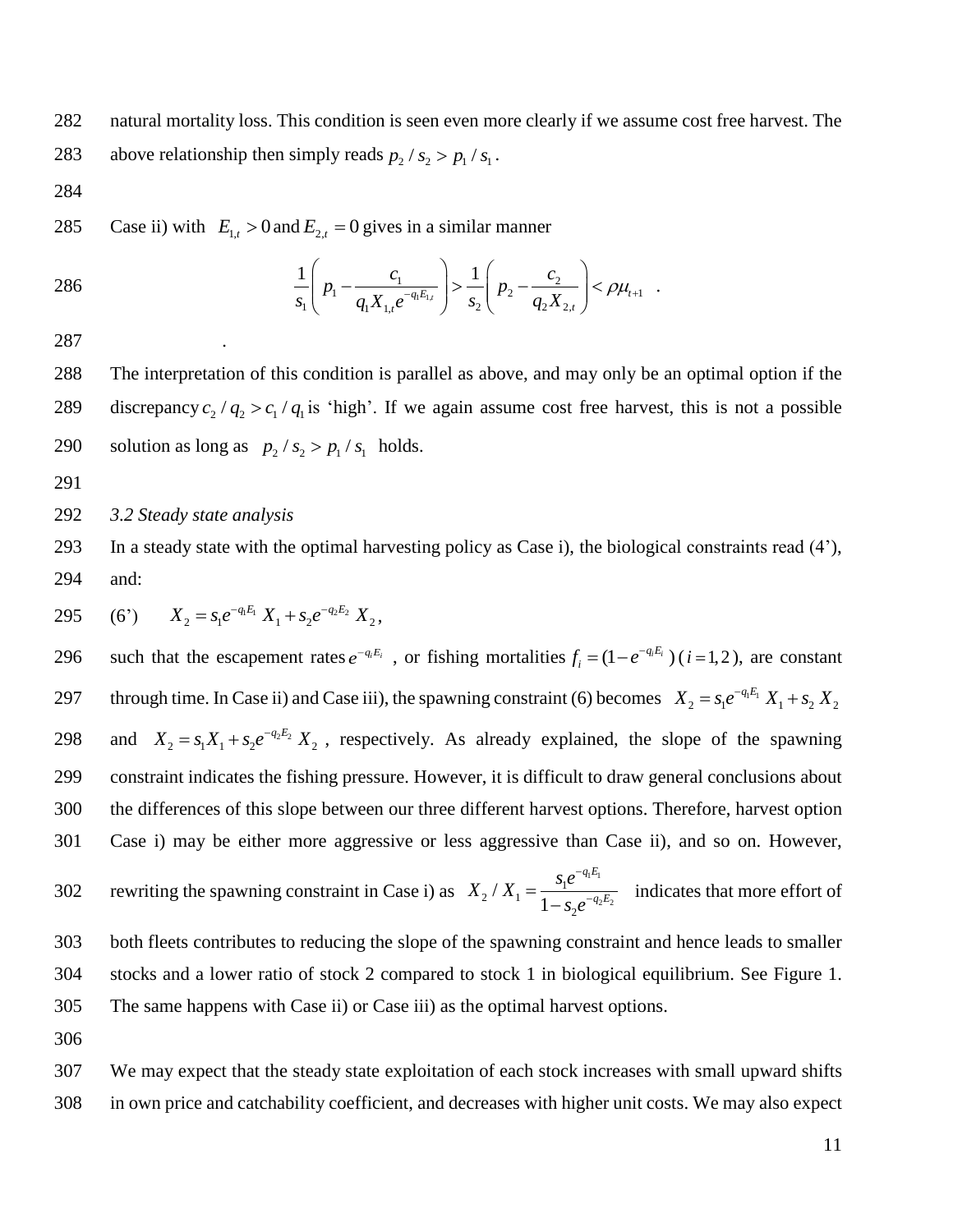309 that a lower discount factor  $\rho$  (i.e., a higher discount rate  $\delta$ ) will increase the harvesting pressure 310 of both stocks. However, except that we know that  $\rho = 0$  yields myopic exploitation and lower stock sizes (see also section 4.2 below), the comparative static effects are generally difficult to assess. This will be so for parameter shifts within the various harvesting schemes, but also when changes in the biological and economic environment give a switch between the different schemes. Numerical section 5 below demonstrates several comparative static results.

### *3.3. Dynamic properties*

 Above some properties of possible steady states with a constant number of fish through time was analyzed. As the profit is non-linear in the controls, economic theory suggests that fishing should be adjusted through some kind of saddle-path dynamics to lead the fish population to steady state. However, the gradual adjustment may not be a regular one in our age-structured fish population because control of the fish population may lead to corner solutions where one of the age classes is left unexploited. The age structure may for example imply that the population could be above that of the optimal steady state level for one age-class and at the same time lower than the optimal steady state for the other age-class. That is, some degree of under- or overshooting due to the age- class formulation, but also because of the discrete time formulation, may be present. Section 5 below demonstrates the dynamics numerically.

# **4. Exploitation II: Non-cooperation**

## *4.1 The setting*

 We now consider the situation where the two fleets are owned and managed by separate agents that exploit the fish stocks in a non-cooperative manner. We choose to focus on two situations that we believe to be quite realistic. In the first scenario both fleets behave as myopic agents, thus maximizing instantaneous profit without taking their own impact on the next period's stock into account. This represents a decentralized decision environment, where each individual vessel owner neglects its own impact on the standing biomass. The other scenario under consideration here is where fleet 1 is coordinated and behaves as a sole owner, while fleet two is myopic. This can be viewed as a Stackelberg game with fleet 1 as the leader and fleet 2 as the follower. We compare the steady state outcomes of these two harvesting schemes, both with each other and with the cooperative solution.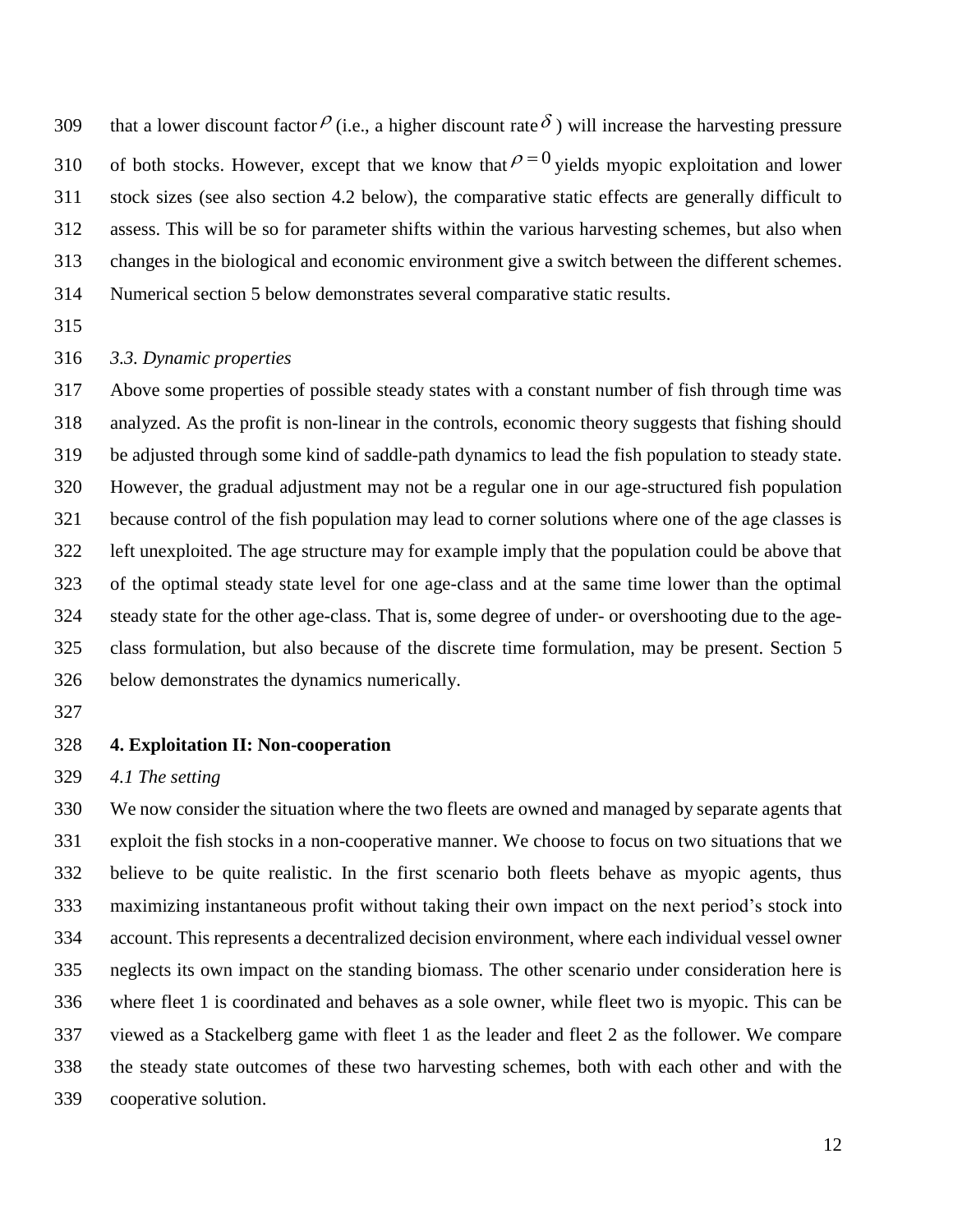### 341 *4.2 Myopic exploitation*

342 *4.2.1 Optimality conditions*

 We first consider a myopic solution, where both agents maximize their respective current profit while taking the stock sizes as given. The number of vessel owners in the two fleets may be large, and myopic behavior may result from open access dynamics. However, it may also be realistic with a small number of agents. Indeed, as shown by Clark (1980), myopic behavior may occur even with only two agents, in a continuous time setting. It may be noted here, however, that due to the discrete nature of the system positive profit is still present in the fishery because the stock is able to renew itself between the harvesting seasons. For fleet 1 where the current profit reads  $\pi_{1,t} = p_1 X_{1,t} \left(1 - e^{-q_1 E_{1,t}}\right) - c_1 E_{1,t}$ , we find the myopic profit maximizing condition as 350

351 (12) 
$$
\partial \pi_{1,t} / \partial E_{1,t} = p_1 q_1 X_{1,t} e^{-q_1 E_{1,t}} - c_1 \le 0; \ E_{1,t} \ge 0, \ t = 0, 1, 2, \ldots,
$$

352 while

353 (13) 
$$
\partial \pi_{2,t} / \partial E_{2,t} = p_2 q_2 X_{2,t} e^{-q_2 E_{2,t}} - c_2 \le 0
$$
;  $E_{2,t} \ge 0$ ,  $t = 0,1,2,...$ 

 is for fleet 2. These two conditions together with the biological constraints (4) and (6) thus determine the effort use, the stock sizes, and the dynamic interaction between the two agents. As already indicated (section 3 above), conditions (12) and (13) coincide with conditions (7) and (8) in the cooperative solution if the discount factor is set to zero.

358

#### 359 *4.2.2 Steady state analysis*

360 Harvest is profitable if and only if marginal profit exceeds marginal cost for zero effort; that is,  $p_i - c_i / q_i X_{i,t} > 0$ , or  $X_{i,t} > c_i / p_i q_i$  (*i* = 1, 2). We then find  $X_{i,t} e^{-q_i E_{i,t}} = c_i / q_i$  $i \,$ <sup>*i*</sup>  $P_i$  $q_i$  $X_{i,t} e^{-q_i E_{i,t}} = c_i / p_i q_i$  with  $E_{i,t} > 0$  so 361 362 that escapement equals the zero marginal profit stock level. When this holds for both agents, Case 363 i) prevails. Inserting these conditions into the spawning constraint (6) yields  $X_{2,t+1} = s_1 c_1 / p_1 q_1 + s_2 c_2 / p_2 q_2$ . In a steady state, the above zero effort marginal profit condition 364  $X_2 > c_2 / p_2 q_2$  then implies  $s_1 c_1 / p_1 q_1 + s_2 c_2 / p_2 q_2 > c_2 / p_2 q_2$ . Therefore, we find that 365  $\frac{2}{2}$   $\sqrt{(1-S_2)}$   $\frac{C_2}{q_2}$  $S_1$   $S_1$   $C_1$  /  $q_1$  $\frac{(1 - s_2)}{(c_2 / q_2)}$ /  $p_2$  (1-s<sub>2</sub>)  $c_2$  / q  $\frac{p_1}{p_1} > \frac{c_1}{q_1}$  $\approx \frac{(1-s_2)}{(s_2-s_1)^2}$  must hold if both fleets should be in operation. As an example, assume that 366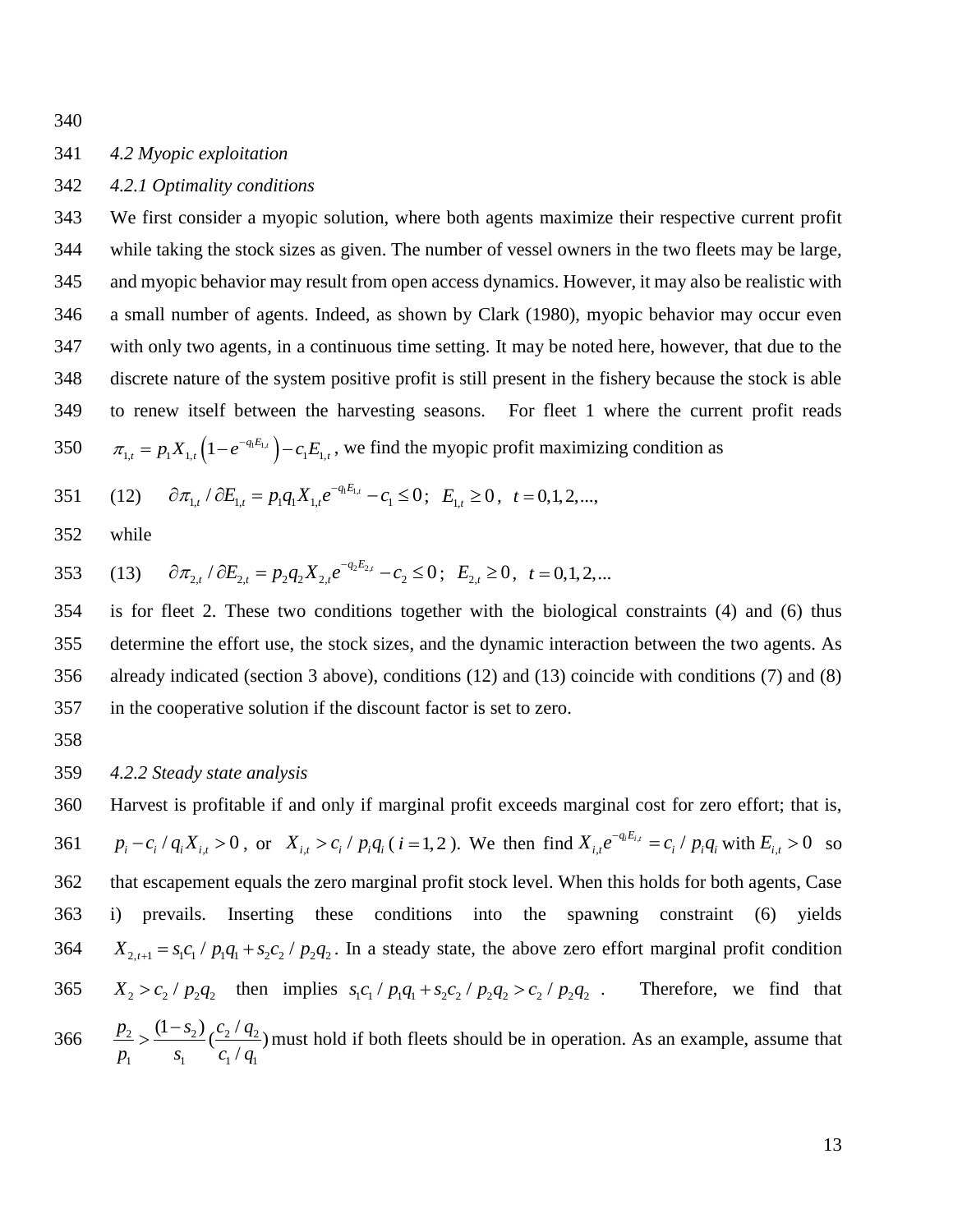$c_1$  /  $q_1 = c_2$  /  $q_2$  holds. The above inequality then demands  $\frac{p_2}{q_1} > \frac{(1 - 3p_2)}{q_2}$  $1 \qquad \qquad \mathbf{1}$  $p_2$  (1-s<sub>2</sub>)  $p_1$  s  $> \frac{(1-s_2)}{s_1}$ . With  $s_1 = s_2 > 0.5$  this 367 368 condition is thus for sure satisfied as the market value of old mature fish is higher than that of the young. In Case ii) with  $X_{1,t} > c_1 / p_1 q_1$  and  $X_{2,t} < c_2 / p_2 q_2$ , and hence no fishing of fleet 2, the 369 steady state spawning constraint reads 1 2 2  $P_1$ *4*<sub>1</sub> 1 <sup>c</sup>1 1  $X_2 = \frac{s_1}{s_2} - \frac{c_2}{s_1}$  $s_2$   $p_1q$  $=$  $\overline{a}$ . The condition  $X_2 < c_2 / p_2 q_2$  now implies 370  $\frac{2}{2}$   $\frac{(1 - S_2)}{2}$   $\frac{C_2}{q_2}$  $S_1$   $C_1$  /  $q_1$  $\frac{(1 - s_2)}{(c_2 / q_2)}$ /  $p_2$  (1-s<sub>2</sub>)  $c_2$  / q  $p_1$   $s_1$   $c_1/q$  $\lt \frac{(1-s_2)}{2}(\frac{c_2}{q_2})$ . With identical fleet costs, this harvesting scheme is therefore not a possible 371 option when  $s_1 = s_2 \geq 0.5$ . These observations are stated as: 372 373 374 *Result 4: In a myopic non-cooperative setting the possibility for fleet 2 to be in the fishery depends*  375 *only on the price and cost parameters, along with the survival rates of the two mature stocks.* 376 377 The steady state effects of parameter changes on effort use and stock sizes are generally as expected. For each fleet that is in operation, we find that effort decreases with  $c_i / p_i q_i$ , for any 378 given size of the stock. In Case i) where the spawning constraint reads  $X_2 = s_1 c_1 / p_1 q_1 + s_2 c_2 / p_2 q_2$ 379 380  $\ldots$ ,  $X_2$  is affected positively by increased cost/price ratio of fleet 2 targeting this stock. However, the 381 old mature stock is also positively affected by a higher cost/price ratio of fleet 1. As there is a 382 positive relationship between  $X_1$  and  $X_2$  through the recruitment constraint, which in this Case 383 i) reads  $X_1 = s_0 R(X_1, s_1 c_1 / p_1 q_1 + s_2 c_2 / p_2 q_2)$ , we find similar effects also for stock 1. Therefore, a 384 higher cost/price ratio of fleet 2 also shifts up the size of stock 1. For Case ii), where the stocks are defined through  $X_2 = \frac{s_1}{(1-\epsilon_2)} (c_1/p_1 q_1)$ 2  $(c_1 / p_1 q_1)$  $\frac{1}{(1 - s_2)}$  $X_2 = \frac{s_1}{a_2} (c_1 / p_1 q)$ *s*  $=$  $\overline{a}$ 385 defined through  $X_2 = \frac{s_1}{(1-s_1)} (c_1 / p_1 q_1)$  and  $X_1 = s_0 R (X_1, s_1 c_1 / p_1 q_1 (1 - s_2))$ , and Case iii) with  $2\frac{c_2}{a_1} + s_1 X_1$  $e^{2-\frac{b_2}{2}}p_2q_2$  $X_2 = s_2 \frac{c}{c}$ *p q*  $= s_2 \frac{c_2}{\sqrt{a_2^2 + s_1 X_1}} + s_1 X_1$  and  $X_1 = s_0 R \left[ X_1, s_2 \frac{c_2}{\sqrt{a_2^2 + s_1 X_1}} \right]$  $_{2}q_{2}$  $X_1 = s_0 R \left( X_1, s_2 \frac{c_2}{\sigma^2} + s_1 X \right)$  $\frac{c_2}{p_2 q}$  $\begin{pmatrix} 0 & c_1 & c_2 \end{pmatrix}$  $= s_0 R\left(X_1, s_2 \frac{c_2}{p_2 q_2} + s_1 X_1\right)$  the 386  $X_2 = s_2 \frac{c_2}{c_2} + s_1 X_1$  and  $X_1 = s_0 R |X_1, s_2 \frac{c_2}{c_2} + s_1 X_1|$  the same results prevail. This is stated as: 387 388 *Result 5: In the myopic fishery game, a higher cost/price ratio for fleet 1 not only increases the*  389 *steady state young mature fish stock, but also the old mature stock targeted by fleet 2, and vice*  390 *versa.*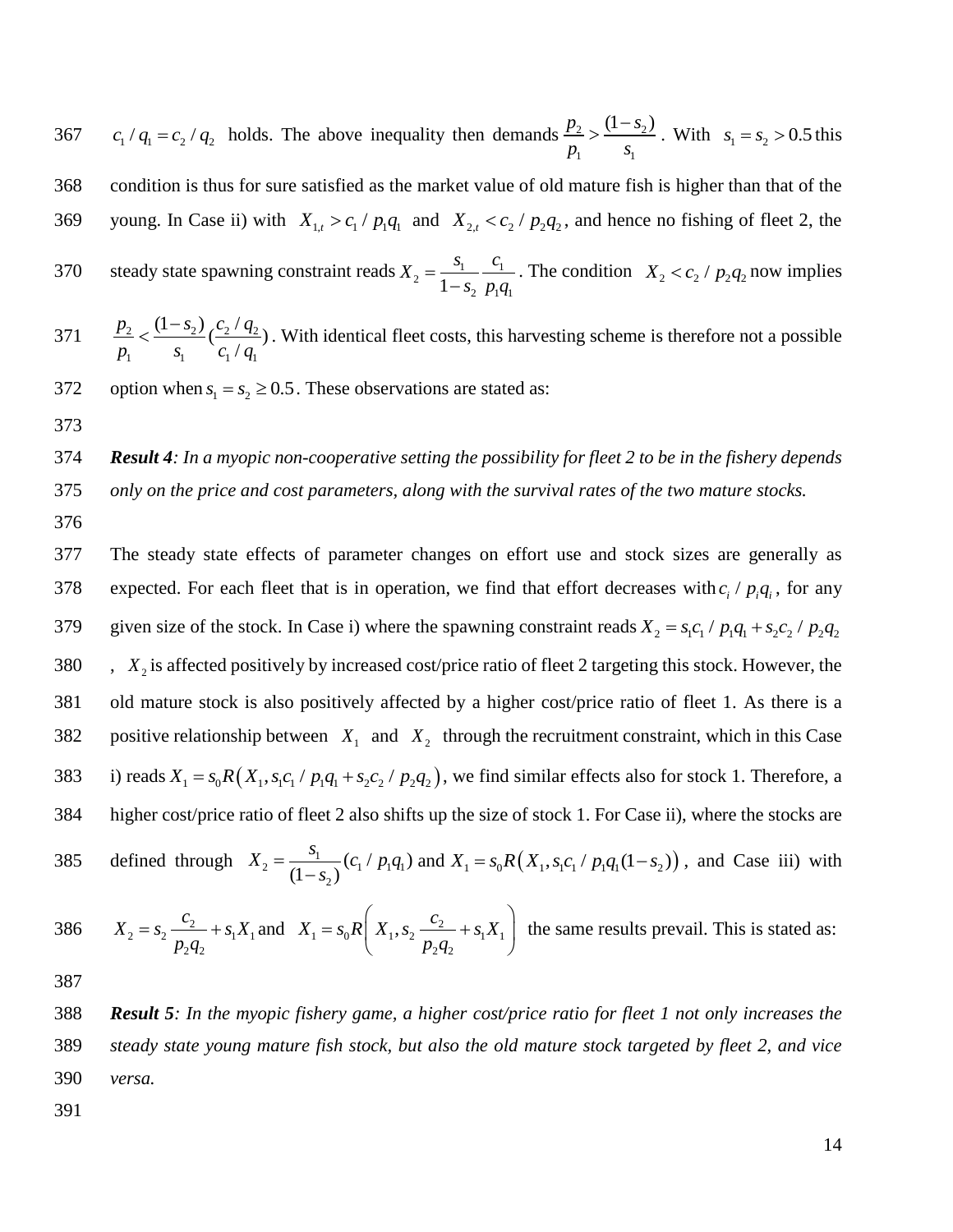Higher survival rates  $s_1$  and  $s_2$  also shift up the spawning constraint in all cases, and hence lead 392 393 to higher stocks of both categories of fish. The same happens with the biological parameters that 394 increase the spawning productivity, as these changes shift the recruitment constraint outwards (see 395 section 5 below).

396

#### 397 *4.2.3 Comparing with cooperative solution*

 The suspected result is that non-cooperative myopic harvesting yields a higher exploitation pressure than when the exploitation is steered by long-term cooperation. In what follows, this is demonstrated for the steady state solutions where we compare case for case. However, notice that this comparison excludes the possibility that the myopic game solution and the cooperative solution for the same parameter values may lead to different steady state cases. In the cooperative solution Case i) with harvest of both fleets, the spawning constraint reads

 $\mathbf{1}_2 = \mathbf{S}_1 \mathbf{X}_1 e^{-q_1 E_1} + \mathbf{S}_2 \mathbf{X}_{2,t} e^{-q_2 E_2}$  $X_2 = s_1 X_1 e^{-q_1 E_1} + s_2 X_{2,t} e^{-q_2 E_2}$ . From the control conditions (7) and (8) it is also evident that we 404 find  $X_i e^{-q_i E_i} = c_i / p_i q_i + \Delta_i$ , with  $\Delta_i > 0$  (*i* = 1, 2), when  $\rho > 0$ . Therefore, the old mature stock 405 shows that  $x_i e^{-x} = c_i / p_i q_i + \Delta_i$ , when  $\Delta_i > 0$  ( $i = 1, 2$ ), when  $p > 0$ . Therefore, the old matter stock<br>406 size can be described as  $X_2 = s_1 (c_i / p_i q_i + \Delta_1) + s_2 (c_2 / p_2 q_2 + \Delta_2)$  through the spawning constraint.

When comparing with  $X_2 = s_1 c_1 / p_1 q_1 + s_2 c_2 / p_2 q_2$  from the Case i) myopic solution, it is then 407 408 evident that the old mature stock size will be larger in the cooperative solution than in the myopic 409 game solution. The size of the young mature stock will accordingly be larger as well.

410

In Case ii)  $X_1 e^{-q_1 E_1} = c_1 / p_1 q_1 + \Delta_1$  together with  $E_2 = 0$  describes the optimal control conditions in 411 412 the cooperative solution. The spawning constraint may therefore now be written as  $X_2 = s_1(c_i / p_i q_i + \Delta_1) + s_2 X_2$ , or  $X_2 = \frac{s_1}{(1 - s_1)}(c_i / p_i q_i + \Delta_1)$  $(c_i / p_i q_i + \Delta_1)$  $\frac{q_1}{(1-s_2)}$   $(c_i / p_i q_i)$  $X_2 = \frac{s_1}{(1-s_2)} (c_i / p_i q_i + \Delta_1).$ 413  $X_2 = s_1(c_i/p_iq_i + \Delta_1) + s_2X_2$ , or  $X_2 = \frac{s_1}{z_1-\Delta_1}(c_i/p_iq_i + \Delta_1)$ . Comparing with the Case ii) myopic

2

solution  $X_2 = \frac{S_1}{(1 - S_1)^2} (c_1 / p_1 q_1)$ 2  $(c_1 / p_1 q_1)$  $\frac{1}{(1 - s_2)}$  $X_2 = \frac{s_1}{a_2} (c_1 / p_1 q)$ *s*  $=$  $\overline{a}$ 414 solution  $X_2 = \frac{q}{q} (c_1 / p_1 q_1)$  it is again evident that the size of the mature stock will be lower 415 in the myopic solution than in the cooperative solution. Therefore, the size of the young mature 416 stock will be larger in the cooperative solution as well. We find the same outcomes in Case iii). 417 These observations are stated as: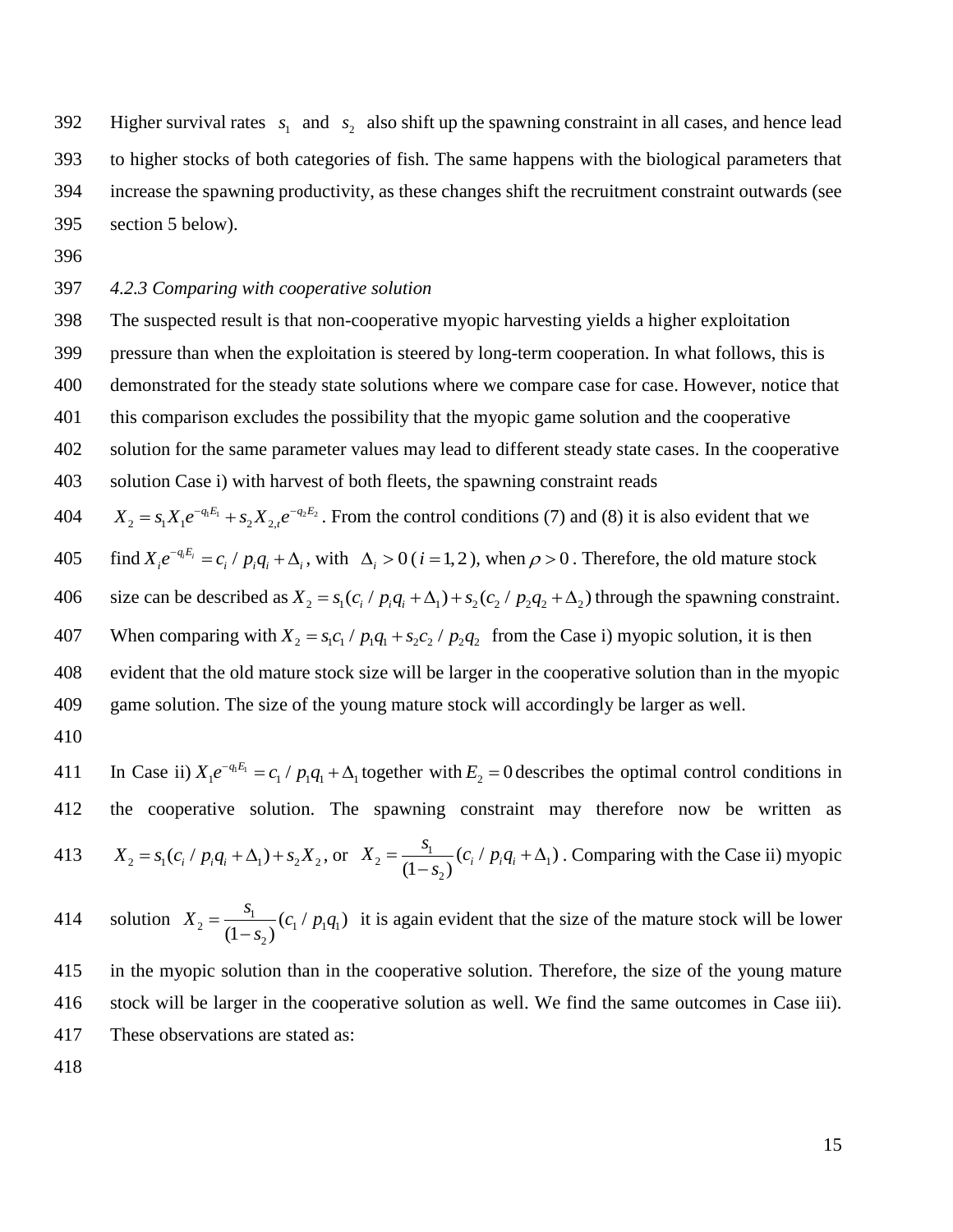*Result 6: In steady state, the fish stocks will be more heavily exploited in the myopic game solution than in the cooperative solution within all three possible harvesting scenarios.*

 Notice that nothing is inferred about the effort use in the above comparison between the myopic non-cooperative and cooperative solution. We may suspect that higher stocks may be followed by lower effort use for both fleets in the cooperative solution. However, as shown in the numerical section 5, this will not necessarily be the case.

#### *4.2.4 Dynamics*

 Finally, we consider the dynamics in the myopic game situation where we again analyze case for case. In Case i) the spawning constraint reads  $X_{2,t+1} = s_1 c_1 / p_1 q_1 + s_2 c_2 / p_2 q_2$ . Therefore, starting with an old mature stock  $X_{2,0}$ , it jumps to  $s_1c_1 / p_1q_1 + s_2c_2 / p_2q_2 = X_{2,1}$  in period 1 and stays at this 431 level for the rest of the game; that is,  $X_{2,t} = X_{2,t} = X_2$  for all  $t = 2, 3, 4,...$  The corresponding dynamics for the young mature stock is found through the recruitment constraint (4) as 433  $X_{1,t+1} = s_0 R(X_{1,t}, X_2)$  for  $t = 1, 2, 3, \dots$ . For the given initial value  $X_{1,0}$  this describes a non-linear first order difference equation and yields a stable equilibrium when  $s_0R_1' < 1$ . With the Beverton – Holt recruitment function this stability condition will be satisfied (section 2 below).

In Case ii) where fleet 2 is unprofitable, the linear difference equation  $X_{2,t+1} = s_1 c_1 / p_1 q_1 + s_2 X_{2,t}$  describes the spawning constraint. Accordingly,  $X_2 = s_1 c_1 / p_1 q_1 (1 - s_2)$  yields the steady state of the old mature stock. The young mature stock dynamics is then found through  $X_{1,t+1} = s_0 R(X_{1,t}, X_{2,t})$  with a recursive link from the evolvement of the old mature stock. The equilibrium is locally stable, which is confirmed by calculating the Jacobian matrix  $S_0 R'_{1} - 1$   $S_0 R'_{2}$   $(s_0 R'_1 - 1)$   $s_0 R'$  $\begin{pmatrix} 1 & 0 & 0 \\ 0 & -(1-s_2) \end{pmatrix}$  $J = \begin{pmatrix} (s_0 R'_1 - 1) & s_0 R'_2 \end{pmatrix}$ *s*  $\left( (s_0 R'_1 - 1) \right)$   $s_0 R'_2$   $\Big)$  wh  $=\begin{pmatrix} (s_0 R'_1 - 1) & s_0 R'_2 \\ 0 & -(1 - s_2) \end{pmatrix}$  where we find det  $J > 0$  and  $TrJ < 0$  when  $s_0 R'_1 < 1$ . 

 In Case iii) with unprofitable harvest of fleet 1, the spawning constraint reads  $X_{2,t+1} = s_1 X_{1,t} + s_2 c_2 / p_2 q_2$ . Therefore, the jointly interacting equations  $X_{1,t+1} = s_0 R(X_{1,t}, X_{2,t})$  and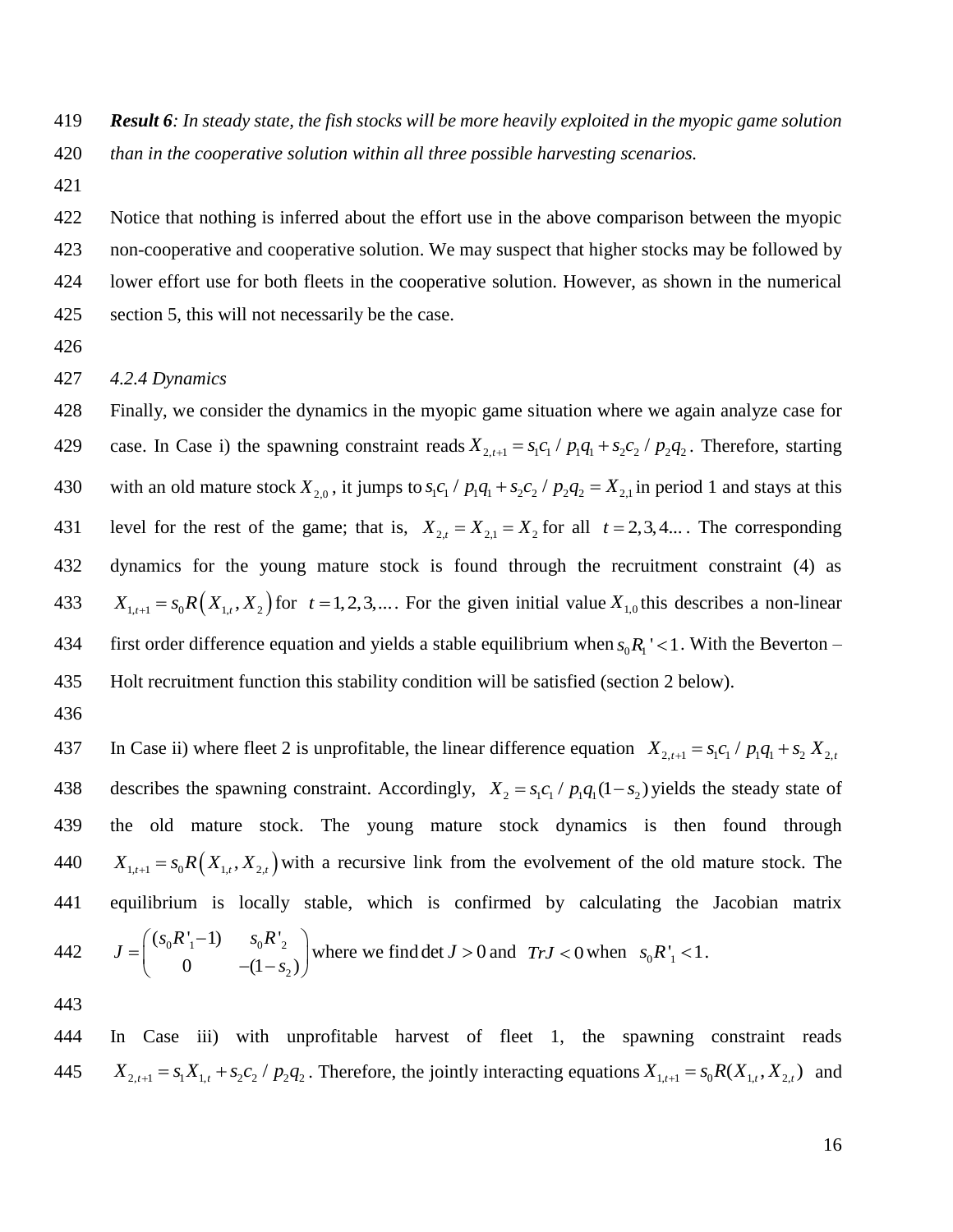$X_{2,t+1} = s_1 X_{1,t} + s_2 c_2 / p_2 q_2$  now describe the fish stock dynamics The Jacobian matrix of this system 

is  $J = \begin{bmatrix} (s_0 K_1 - 1) & s_0 K_2 \end{bmatrix}$   $(s_0 R'_1 - 1)$   $s_0 R'$   $J = \begin{pmatrix} (s_0 R'_1 - 1) & s_0 R'_2 \end{pmatrix}$ *s*  $((s_0R'_1-1) s_0R'_2)$ 447 is  $J = \begin{pmatrix} (s_0 K_1 - 1) & s_0 K_2 \\ s_1 & -1 \end{pmatrix}$ , still with  $TrJ < 0$ . We also now find  $DetJ = [1 - s_0 (R_1' + s_1 R_2')] > 0$  because the recruitment constraint intersects with the spawning 

constraint  $X_{2,t+1} = s_1 X_{1,t} + s_2 c_2 / p_2 q_2$  in equilibrium from below (Figure 1). These observations are stated as:

 *Result* **7**: The *dynamics of the myopic game solutions are locally stable in all three possible harvesting scenarios.* 

*4.3 Stackelberg solution* 

*4.3.1 Optimality conditions*

 We now assume that only one of the two fleets is myopic and maximizes profit each year without considering the future. At least for fleet 2 this may be a rather realistic case as the coastal fishery typically consists of many small vessels, and where the owners are not sufficiently organized to behave strategically so as to affect the harvest decision of fleet 1. In what follows, we thus choose to focus on the situation where fleet 2 is the myopic player. As all strategic considerations then belong to fleet 1, and although we assume simultaneous moves, the model can be considered as a Stackelberg game with fleet 1 as the dominant and leading player. Fleet 2 thus adjusts passively to the behavior of fleet 1 while fleet 1 takes fleet 2's optimal adjustment into account before forming its own harvest decision.

 The game is solved by backwards induction where we first solve the problem of fleet 2 in stage two. Fleet 2 maximizes current profit  $\pi_{2,t} = p_2 X_{2,t} \left(1 - e^{-q_2 E_{2,t}}\right) - c_2 E_{2,t}$  while taking the stock size  $X_{2,t}$  as given. This gives the same first order condition as Eq. (13) with  $p_2 q_2 X_{2,t} e^{-q_2 E_{2,t}} - c_2 \le 0$  $p_2 q_2 X_{2,t} e^{-q_2 E_{2,t}} - c_2 \le 0$ . The Lagrangian of agent 1's maximization problem is then accordingly formulated as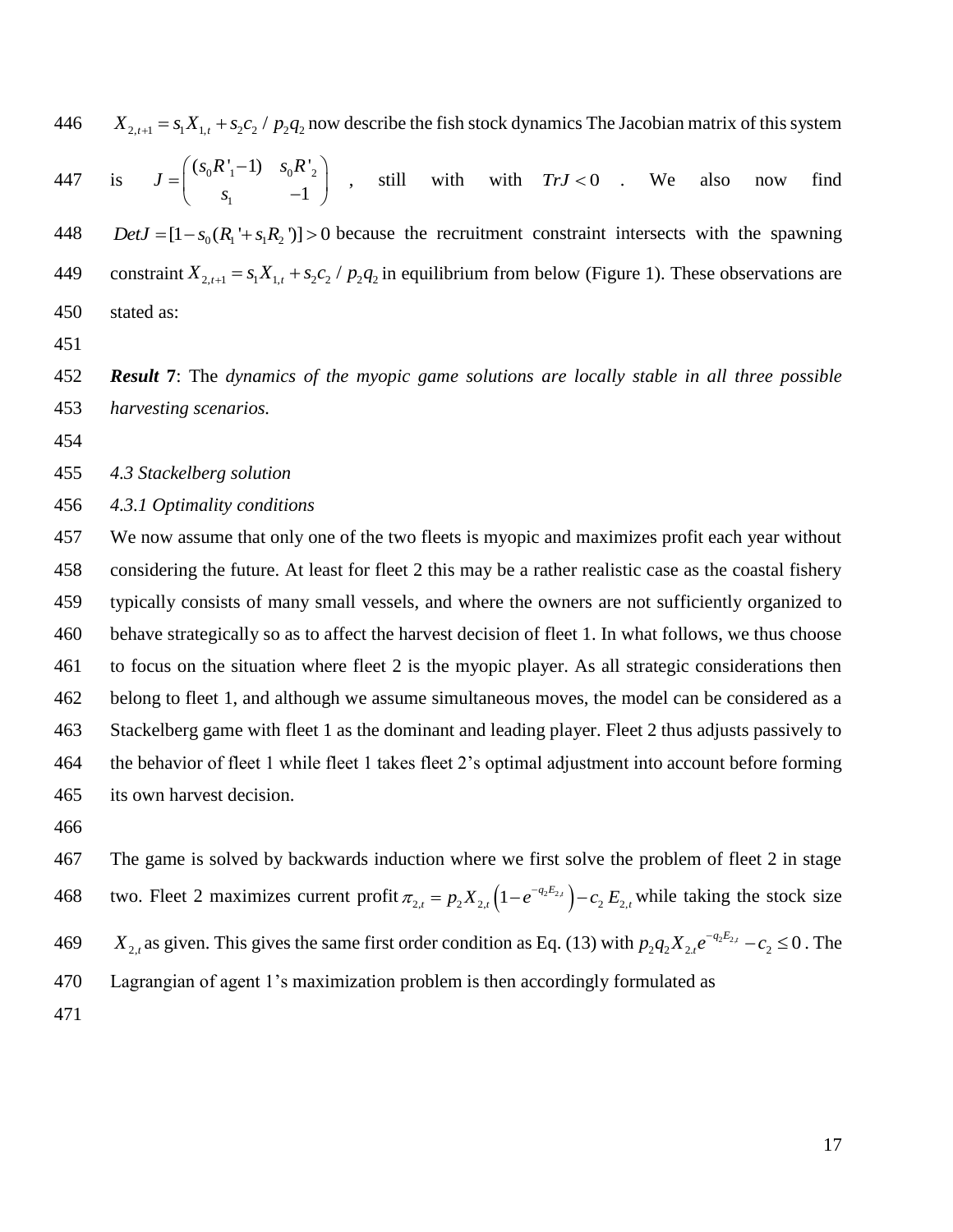$$
L_{1} = \sum_{t=0}^{\infty} \rho^{t} \{p_{1}X_{1,t} \left(1 - e^{-q_{1}E_{1,t}}\right) - c_{1}E_{1,t} - \rho \lambda_{1,t+1} \left[X_{1,t+1} - s_{0}R\left(X_{1,t}, X_{2,t}\right)\right] \frac{472}{473} - \rho \mu_{1,t+1} \left[X_{2,t+1} - s_{1}e^{-q_{1}E_{1,t}} X_{1,t} - s_{2}e^{-q_{2}E_{2,t}} X_{2,t}\right] - \psi_{t} \left[p_{2}q_{2}X_{2,t}e^{-q_{2}E_{2,t}} - 4\sigma_{2}\frac{1}{4}\right] .
$$

476 The biological shadow prices now reflect that the biological constraints are viewed from the 477 perspective of agent 1, while the new shadow price  $\psi_t \ge 0$  takes into account the harvest restriction 478 imposed upon agent 1 due to the myopic harvesting activity of agent (fleet) 2. We have  $\psi_t > 0$ 479 when fleet 2 operates, and  $\psi_t = 0$  otherwise.

480

481 The necessary first order conditions for maximum for agent 1 are  
\n482 (15) 
$$
\partial L_1 / \partial E_{1,t} = p_1 q_1 X_{1,t} e^{-q_1 E_{1,t}} - c_1 - \rho \mu_{1,t+1} s_1 q_1 X_{1,t} e^{-q_1 E_{1,t}} \le 0
$$
;  $E_{1,t} \ge 0$ ,  $t = 0,1,2,...$ 

483

483  
\n
$$
(16) \quad \partial L_1 / \partial X_{1,t} = p_1 \left( 1 - e^{-q_1 E_{1,t}} \right) - \lambda_{1,t} + \rho \lambda_{1,t+1} s_0 R_1 + \rho \mu_{1,t+1} s_1 e^{-q_1 E_{1,t}} = 0, \quad t = 1, 2, 3, \dots,
$$

485 and

485 and  
486 (17) 
$$
\partial L_1 / \partial X_{2,t} = \rho \lambda_{1,t+1} s_0 R_2' - \mu_{1,t} + \rho \mu_{1,t+1} s_2 e^{-q_2 E_{2,t}} - \psi_t p_2 q_2 e^{-q_2 E_{2,t}} = 0, t = 1, 2, 3, ...
$$

 Conditions (15) and (16) are similar to conditions (7) and (9) in the cooperative solution, respectively. On the other hand, Eq. (17) differs from Eq. (10) because of the inclusion of the new shadow price reflecting the harvest constraint imposed from agent 2, but also because the marginal harvest value of the old mature fish stock is absent. Both these factors work in the direction of a lower shadow price of the old mature stock. This is more clearly observed when rewriting Eq. (17) as  $\mu_{1,t} = \rho \lambda_{1,t+1} s_0 R_2 + \rho \mu_{1,t+1} s_2 e^{-q_2 E_{2,t}} - \psi_t p_2 q_2 e^{-q_2 E_{2,t}}$  $t = \rho \lambda_{1,t}$ 491 Iower shadow price of the old mature stock. This is more clearly observed when rewriting Eq. (17)<br>492 as  $\mu_{1,t} = \rho \lambda_{1,t+1} s_0 R_2 + \rho \mu_{1,t+1} s_2 e^{-q_2 E_{2,t}} - \psi_t p_2 q_2 e^{-q_2 E_{2,t}}$  and comparing with  $\mu_t$  in the cooperativ solution.

494

495 Assume that  $\psi_t > 0$  holds and hence that fishing is profitable also for fleet 2. Optimal escapement of the young mature stock is given from condition (15), and depends positively on  $\mu_{1,t+1}$ . But if  $\mu_{1,t}$ 496 497 decreases with  $\psi_t$  as indicated by Eq. (17), effort from fleet 1 will be higher in the Stackelberg case than under cooperation. Further, as  $\mu_t > 0$  still holds because the spawning constraint must 498 499 bind, fleet 1 effort is lower than under myopic adjustment. Hence, fleet 1 will not overfish, in the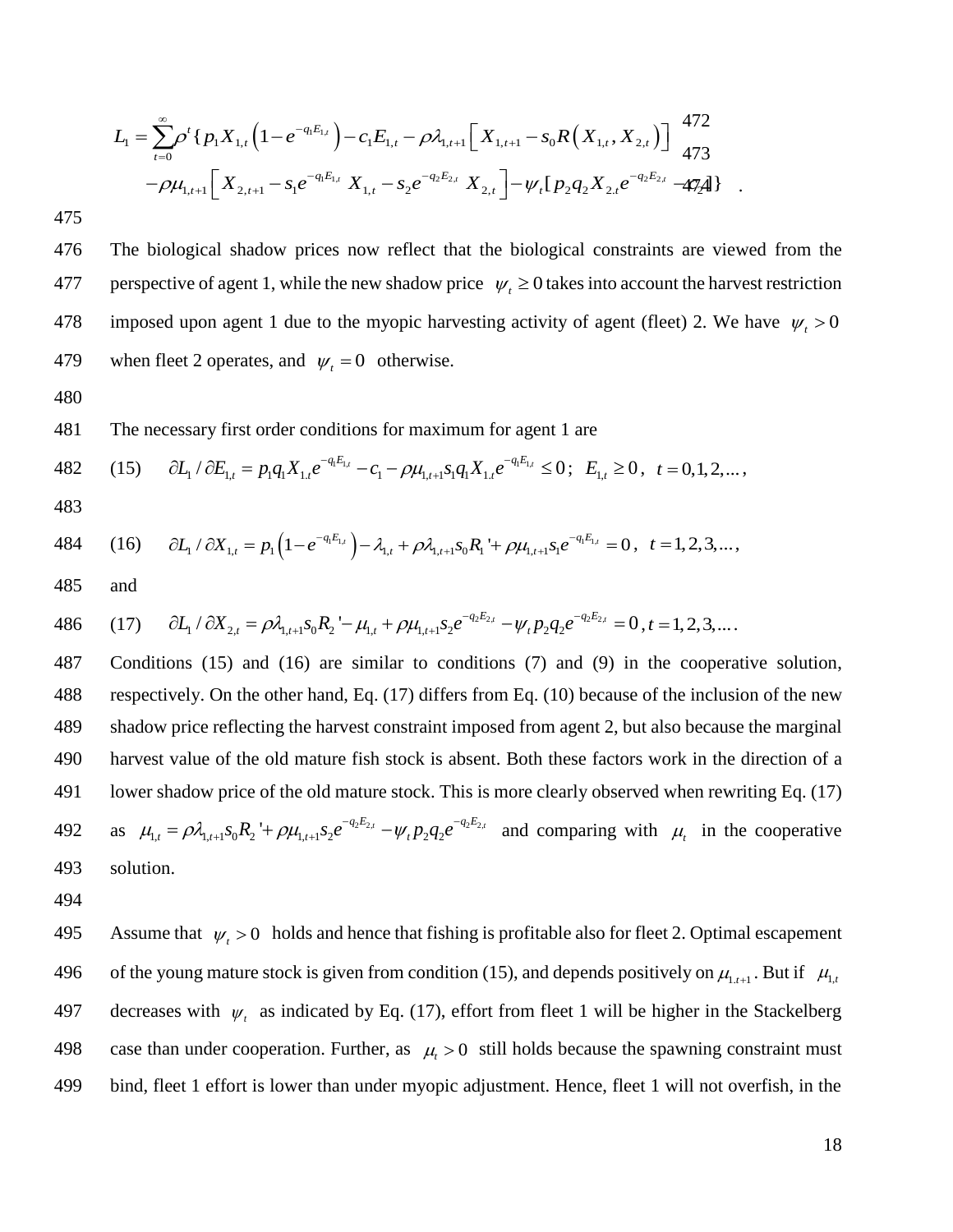500 sense that it operates with negative marginal profit, to keep fleet 2 out of business. This will hold 501 in in the transitional dynamics phase and in steady state. The dynamics are studied more closely in 502 the numerical section 5.

503

## 504 *4.3.2 Steady state analysis*

505 We now assume two possible exploitation schemes in the Stackelberg steady state solution; Case 506 i) with harvest of both fleets and Case ii) with  $E_2 = 0$  and  $E_1 > 0$ . In both cases Eq. (15) reads

507 
$$
\frac{p_1}{s_1} \left( \frac{X_{1,t}e^{-q_1 E_{1,t}} - c_1 / p_1 q_1}{X_{1,t}e^{-q_1 E_{1,t}}} \right) = \rho \mu_{t+1} > 0
$$
 with the same interpretation as in the cooperative solution. In

508 both these cases we also find the same spawning constraints as in the cooperative solution. 509 However, again it is difficult to say which of these two cases that give the highest exploitation 510 pressure. On the other hand, it is possible to prove that the Stackelberg solution yields higher stock 511 sizes compared to the myopic game situation where we again compare case for case. In Case i) in 512 the Stackelberg solution we find  $X_1e^{-q_1E_1} = c_1/p_1q_1 + \Delta_1$ , where again  $\Delta_1$  represents a positive number, together with  $X_{2,t}e^{-q_2E_{2,t}} = c_2 / p_2q_2$ . Therefore, the spawning constraint in Case i) in the 513 Stackelberg solution may be written as  $X_2 = s_1 c_1 / p_1 q_1 + s_1 \Delta_1 + s_2 c_2 / p_2 q_2$ . Comparing with 514  $X_2 = s_1 c_1 / p_1 q_1 + s_2 c_2 / p_2 q_2$  in the myopic solution, it is then evident that the spawning constraint 515 516 in the Stackelberg game will be located above the spawning constraint in the myopic game solution 517 in this Case i). Hence, both mature stocks will be higher. We find the same outcome in Case ii). 518 This is stated as:

519

520 *Result 8: In a steady state both mature stocks will be more heavily exploited in the myopic game*  521 *than in the Stackelberg game in harvesting schemes Case i) and Case ii).*

522

### 523 **5. Numerical illustration**

#### 524 *5.1 Data and functional forms*

525 The above theoretical reasoning will now be illustrated numerically. As our theoretical model is 526 somewhat stylized, we do not aim to provide an accurate empirical description of a particular 527 fishery. However, the parameter values used here are meant to give a reasonable description of the workings of the model. The baseline survival rates for the three age categories are set to  $s_0 = 0.6$ 528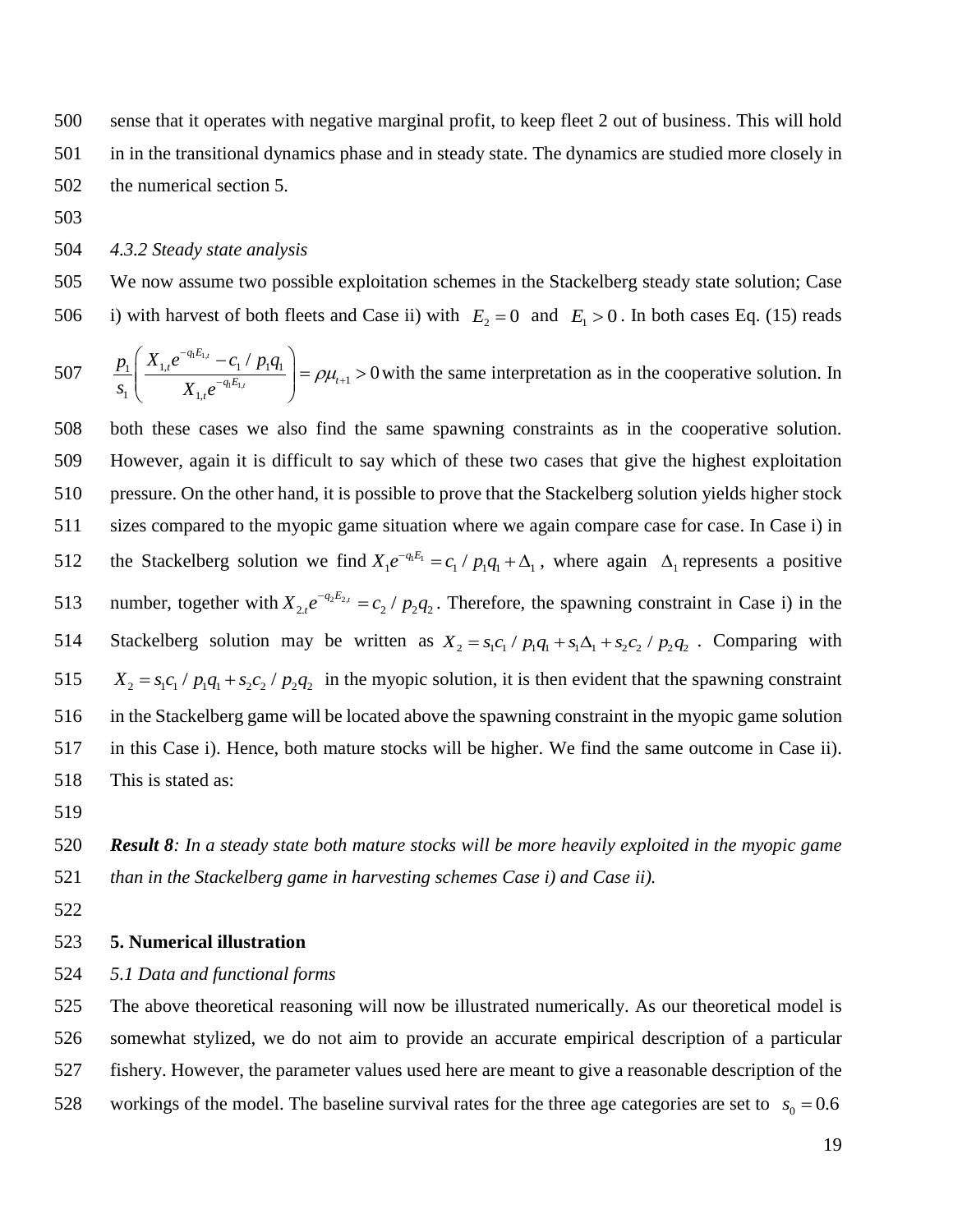and  $s_1 = s_2 = 0.7$  which may concur with average estimates for the North Atlantic Norwegian cod 529 530 fishery (see, e.g., Sumaila 1997). As indicated, the recruitment function is specified as the  $\alpha (\gamma X^{\dag}_{1,t} + X^{\dag}_{2,t})$ 

531 Beverton-Holt function 
$$
R(X_{1,t}X_{2,t}) = \frac{\alpha(\gamma X_{1,t} + X_{2,t})}{\beta + (\gamma X_{1,t} + X_{2,t})}
$$
 with  $\alpha = 1,500$  as the scaling

532 parameter (# of 1,000 fish) and  $\beta$  = 500 as the shape parameter (# of 1,000 fish). Because it is 533 conventionally assumed that fertility is positively related to the weight of the fish (e.g., Getz and 534 Haigh 1989, p. 154), we impose higher fertility for the old mature fish than for the young by 535 including the relative fertility parameter  $\gamma = 0.5$  as the baseline value. When solving Eq. (3') and 536 (4') in absence of harvest and with the Beverton-Holt function, these baseline parameter values 537 imply that the steady state stocks equal  $X_1 = s_0 \alpha - \beta / [\gamma + s_1 / (1 - s_2)] = 723$  and  $X_2 = s_1 X_1 / (1 - s_2) = 1687$  (# of 1,000 fish). We also have  $R'_1 = \gamma \alpha \beta / (\beta + \gamma X_1 + X_2)^2 < 1$ 538 539 everywhere in the range  $\{X_1, X_2\} \in \{ [s_0\alpha - \beta/\gamma, \infty], [0, \infty] \}$ , which are the stock values that satisfy 540 the spawning constraint that ensures stability under myopic harvesting. In addition we find that  $R'_2 = R'_1 / \gamma > R'_1$ , reflecting higher fertility for the old mature stock. The impact of changes in 541 542 these parameters can be understood in light of Figure 1 above, where, for instance, higher spawning 543 productivity through increased values of  $\alpha$  and  $\gamma$  shift the recruitment constraint outwards.

544

As for the economic parameters, we set  $p_1 = 2$  (Euro/fish),  $p_2 = 3$  (Euro/fish), and  $c_1 = c_2 = 10$ 545 (Euro/effort). We further set  $q_2 = 0.01$  (1/effort) while we assume  $q_1 = 0.03$  to reflect that the 546 547 fleet that targets the young mature fish (typically a trawler fleet) may have higher catchability than 548 the fleet targeting the old mature fish (typically small coastal vessels). Together these imply the zero marginal profit stock levels as  $c_1 / p_1 q_1 = 167$  and  $c_2 / p_2 q_2 = 333$  (# of 1,000 fish), which 549 550 are well below the steady state stock levels in absence of harvest, meaning that profit is possible 551 for both fleets individually. The discount rate is assumed to be  $\delta = 0.04$ , implying 552  $\rho = 1/(1+\delta) = 0.9615$ . We first present results with the baseline parameter values and 553 subsequently demonstrate the implications of changes in the biological, economic and 554 technological conditions through varying the fertility parameter, the discount rate, and the 555 catchability parameter for fleet one.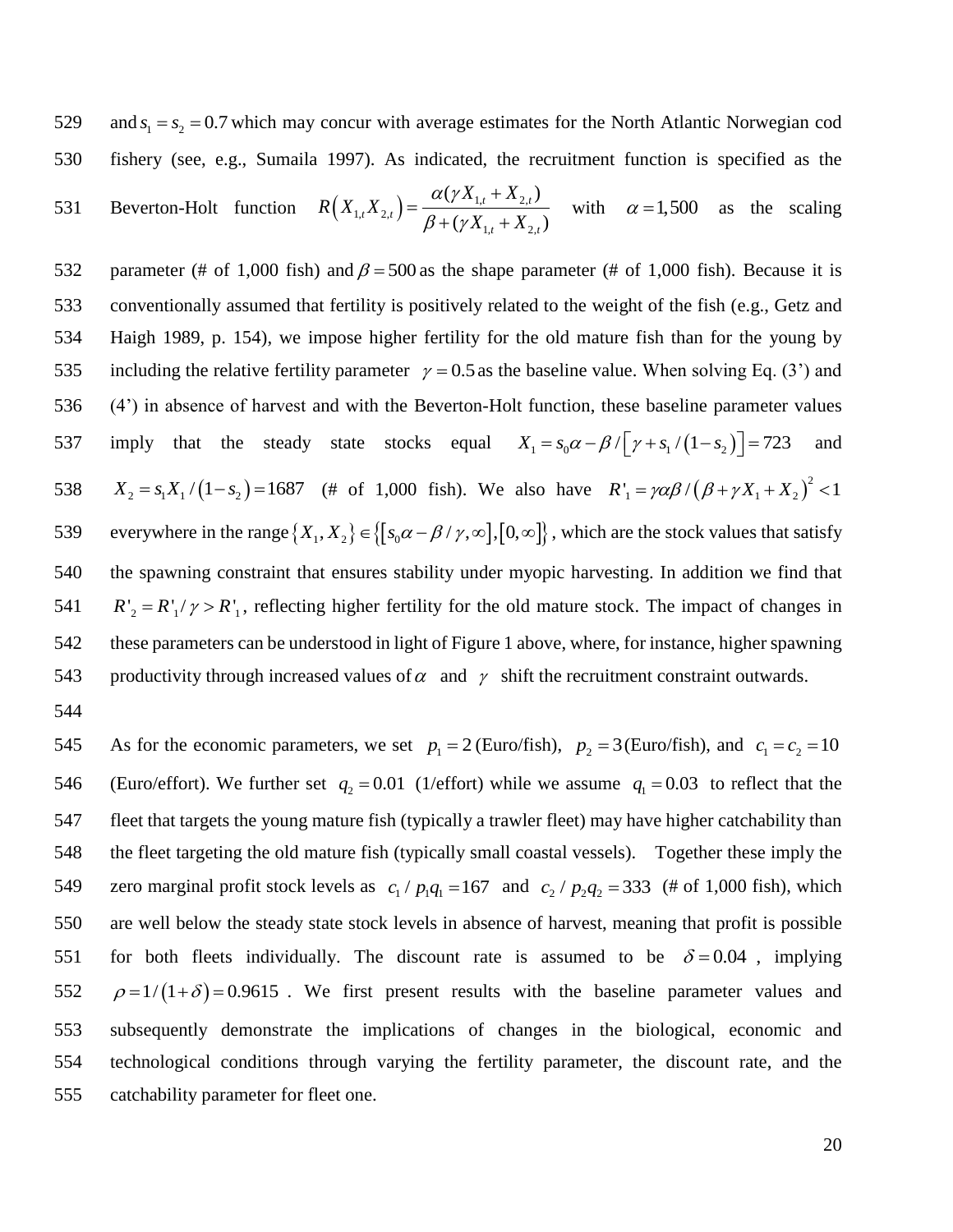# *5.2 Results baseline parameters*<sup>1</sup>

 We start with presenting the basic dynamic results. Figure 2 demonstrates first the development of the two stocks under the three management scenarios; cooperation, myopic behavior by both fleets and the Stackelberg game where fleet 1 optimizes and fleet 2 adjusts passively (denoted 561 Stackelberg1). The solid lines show (pre harvest) stock sizes  $X_{i,t}$ , the dashed lines show 562 escapement  $X_{i,t}e^{-q_iE_{i,t}}$ , and the dotted lines show the zero marginal profit stock levels,  $X_i = c_i / p_i q_i$  (*i* = 1,2). As is seen, the stocks stabilize quickly towards a steady state after an initial impulse harvest. This happens for both stocks under all three management scenarios. For the old mature stock in the myopic non-cooperative solution, this is just as expected from the theoretical analysis. Also, just as shown in sections 4.2 and 4.3, the steady state stock sizes are larger under cooperation than in the other scenarios, and escapement is kept well above the zero marginal profit level for both stocks. In the myopic scenario, both stocks are harvested down to their zero marginal profit levels each year, while the Stackelberg solution only differs slightly from the myopic case, in that the leader maintains a somewhat higher young mature stock. We have also run the various scenarios with different initial situations, and we find the dynamic to be ergodic, that is, unique steady states are approached under different initial conditions.

## Figure 2 about here

 $\overline{a}$ 

 Figure 3 shows the development of effort over the same harvesting period. For our baseline parameter values, we find that Case i), with fishing effort of both fleets, represents the optimal fishing scheme in the cooperative solution as well as in the two non-cooperative solutions. In the

myopic solution, it was shown that  $\frac{p_2}{r_1} > \frac{(1-s_2)}{(1-s_2)} \frac{c_2}{q_2}$  $S_1$   $S_1$   $C_1$   $q_1$  $\frac{(1 - s_2)}{(c_2 / q_2)}$ /  $p_2$  (1-s<sub>2</sub>)  $c_2$  / q  $\frac{p_1}{p_1} > \frac{c_1}{q_1}$  $\Rightarrow \frac{(1-s_2)}{(s_2-s_1)} \frac{(c_2/s_1)}{(s_2-s_2)}$  must hold if both fleets should be in 

 operation and this holds for the baseline parameter values despite the substantially higher catchability coefficient of fleet 1. In the cooperative solution, it is optimal with higher effort use of fleet 2, targeting the old mature stock, than of fleet 1. This is because the old mature stock commands a higher price per fish, and that this price effect dominates the cost effect from the

The optimization was performed with the fmincon solver in MATLAB release 2016b.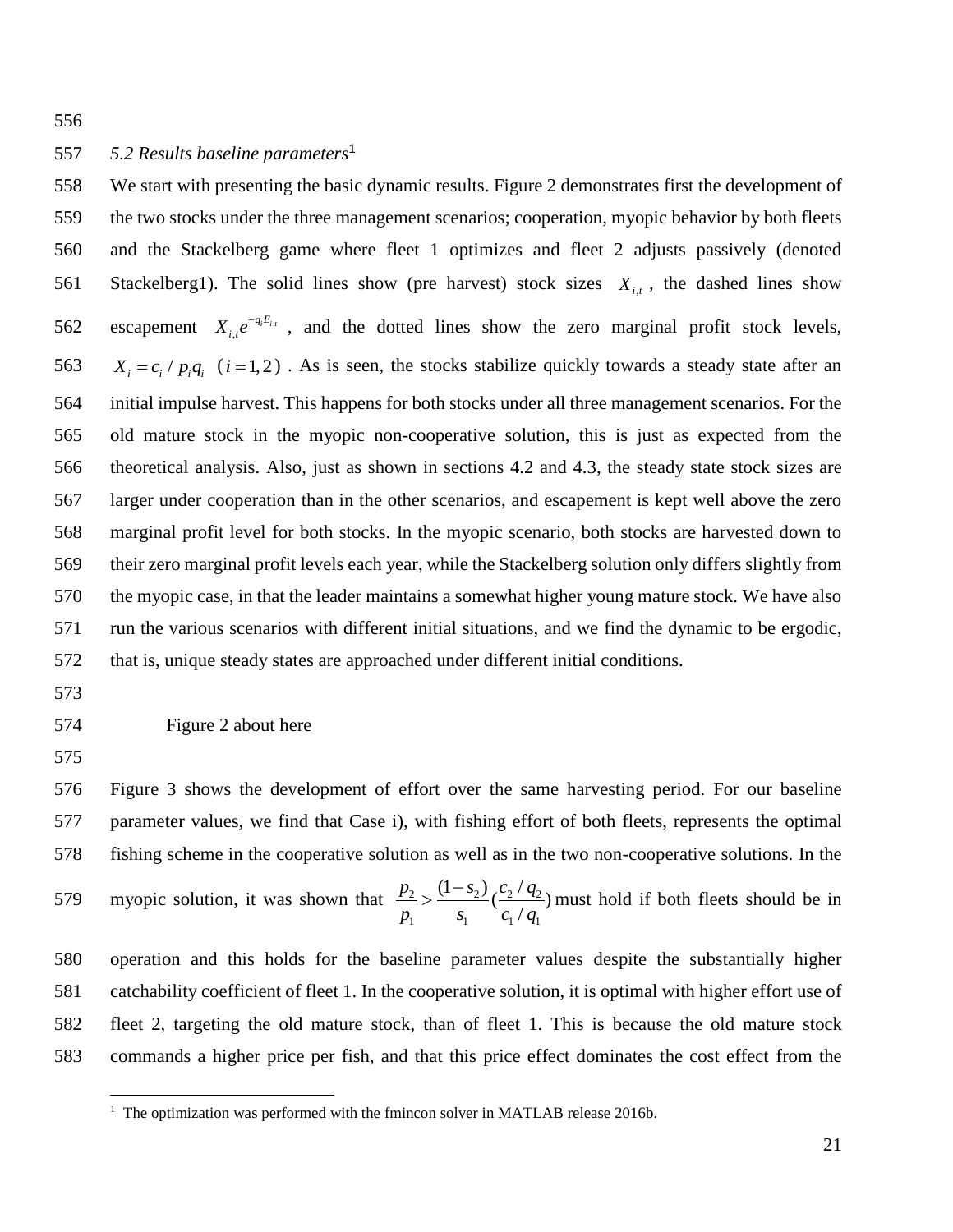higher catchability of fleet 1. In the two non-cooperative solutions, we find the opposite pattern. The reason is that the high effort of fleet 1 with correspondingly low levels of both stocks renders the old mature stock barely profitable under the baseline parameter values.

Figure 3 about here

*5.3 Steady state and sensitivity analysis*

 We now examine the sensitivity of the solutions obtained to changes in certain parameter values where we focus on the steady state. Table 1 shows first the detailed steady state outcomes with baseline parameter values, and where profit is included as well. As already seen, the optimal cooperative solution implies higher effort from fleet 2 than from fleet 1 while the opposite happens in the two non-cooperative solutions. On the other hand, we find a larger steady state old mature stock than young mature stock in the cooperative solution and the opposite in the non-cooperative solutions. Both total steady state profit and the profit accruing to fleet 2 are substantially higher in the cooperative solution than in the other scenarios. However, fleet 1 individually obtains higher profit in the non-cooperative scenarios, where fleet 1 effort is higher than fleet 2. The benefits from cooperation must therefore be shared in some way between the two fleets such that fleet 1 finds it profitable to stay in the cooperation. Otherwise, a prisoner's dilemma-like situation will result where none of the fleets find it rational to cooperate. The cooperative solution is thus not stable without side payments. The outcomes do not differ much between the wholly myopic solution and the Stackelberg1 situation where fleet 1 acts as the leader. As also can be seen from Table 1, the Stackelberg solution yields a somewhat lower total profit than the myopic solution. This may seem surprising, but remember that we report steady state profit, and not present-value profit. Therefore, this result, depending among other on the choice of discount rate, could be reversed if net present 608 value instead was reported<sup>2</sup>.

Table 1 about here

 $\overline{a}$ 

<sup>&</sup>lt;sup>2</sup> Indeed, this actually happens with the baseline discount rate 4 % ( $\delta$  = 0.04). Results can be obtained from the authors upon request. We have also studied the Stackelberg game with fleet 2 as the leader, and where we find that this solution with the baseline parameter values also yields lower total steady state profit than the myopic solution. Results from this game can also be obtained from the authors.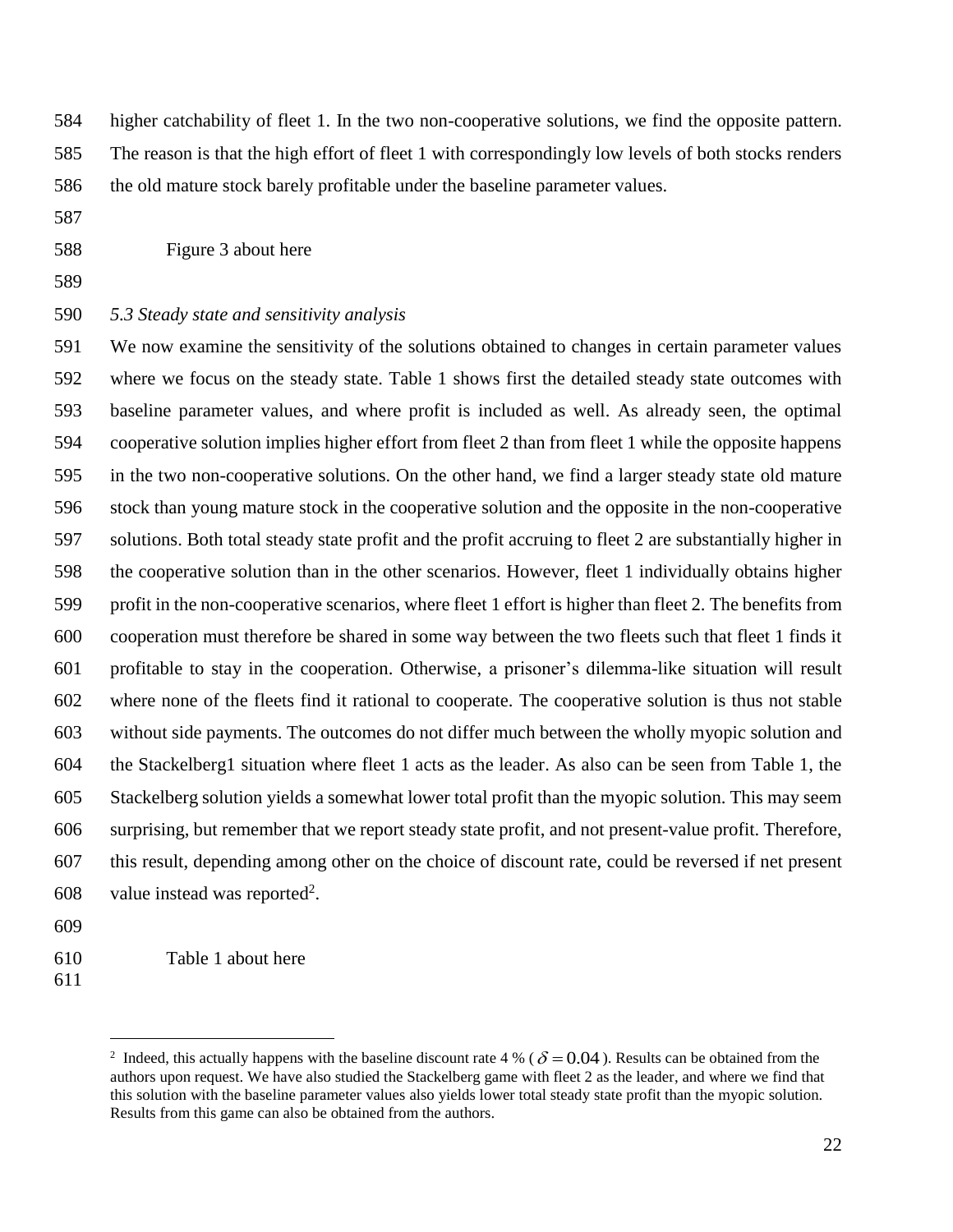Next, Figures 4 - 6 show how the steady state values of the stocks and efforts in the cooperative solution are affected by changes in the catchability of fleet 1, the discount rate and the fertility parameter, respectively. In Figure 4, the fleet 1 catchability coefficient  $q_1$  is varied in the range from 0.02 to 0.05. For low levels of  $q_1$ , not surprisingly, we obtain Case iii) where only fleet 2 is in operation and escapement of the young mature stock equals the pre harvest stock level. Escapement of the old mature stock is kept above the zero marginal profit level. Increasing  $q_1$  to about 0.027 leads to Case i) where both fleets are in operation, and further increase leads to a gradual more fleet 1 effort while the effort of fleet 2 is reduced correspondingly. The steady state 620 level of both stocks are reduced. For  $q_1 > 0.047$ , we finally obtain Case ii) with only fleet 1 in operation, and the escapement of the young mature stock approaches the zero marginal profit level

Figure 4 about here

625 Figure 5 demonstrates the steady state relationship between the discount rate, varied from  $\delta = 0$  $\delta$  = 0.25 (implying the discount factor is varied from 1 to 0.8), and the state stocks and efforts. It is seen that, for a low discount rate a corner solution with Case iii) where only fleet 2 is utilized is optimal. Increasing the discount rate leads as expected to smaller stocks and to a gradual shift towards targeting also the young mature stock, and thus we obtain Case i). Therefore, while a higher discount rate reduces both stocks, the effort effect is somewhat surprisingly ambiguous as fleet 1effort use increases while fleet 2 effort reduces.

- 
- Figure 5 about here
- 

635 Figure 6 finally shows the effect of changes in the fertility parameter  $\gamma$  on the optimal steady state stocks and efforts. The relative fertility of the young mature stock is varied from 0 to 1. The 637 baseline value is  $\gamma = 0.5$ , and with  $\gamma = 1$  both stocks have equally high fertility. With a very low 638 value of  $\gamma$ , it is not beneficial with harvest of fleet 1 and Case iii) represents the optimal cooperative solution. Increased fertility of the young mature stock leads gradually to higher effort of fleet 1 and hence a stronger targeting of the young mature stock. The pre-harvest level of the young mature stock increases with fertility, but escapement is reduced for both stocks.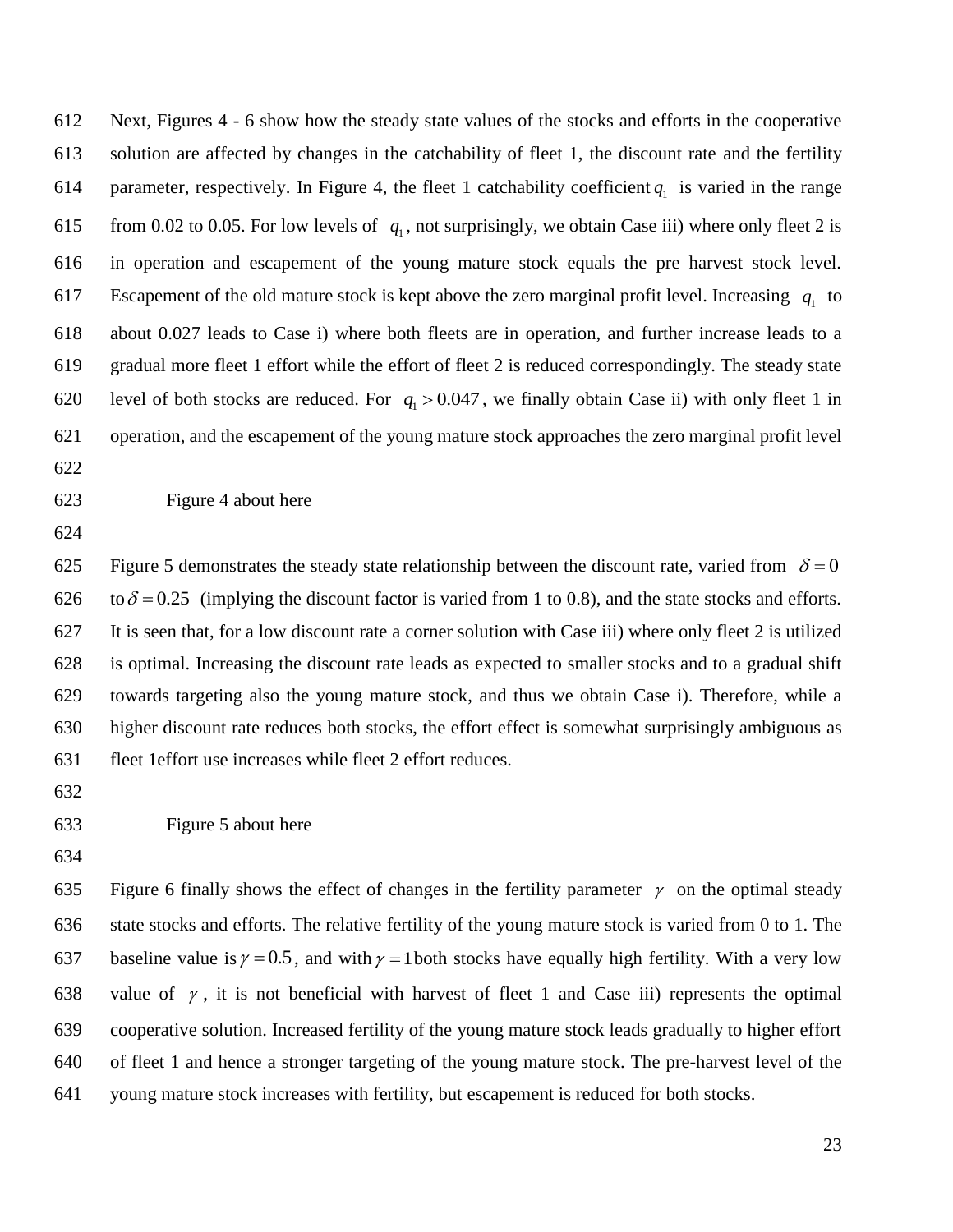- Figure 6 about here
- 

#### **6. Concluding remarks**

 In this paper, we have considered a simple formulation of a 'complete' age structured fishery model with a harvest trade-off among two harvestable and mature age classes, and where recruitment is endogenously determined. These two harvestable age classes are targeted by two separate fishing fleets where we assume perfect fishing selectivity. The fishing is governed by the Baranov catch function, and the fishing prices and effort costs are assumed fixed. Three dynamic different harvest scenarios are studied. First, we analyze the cooperative solution where the two fleets act so to maximize the joint present value harvesting profit. Next, we consider two scenarios where the two fleets are managed by separate agents exploiting the fish stocks in a non-cooperative manner. We start by analyzing the situation where both fleets behave as myopic agents, thus maximizing current profit without taking own impact on next period's stocks into account. The other non-cooperative scenario is where fleet 1 is coordinated and behaves as a sole owner maximizing present value profit, while fleet 2 is myopic. This can be viewed as a Stackelberg game with fleet 1 as the leader and fleet 2 as the follower.

 In the cooperative solution, we find that fertility and differences in fertility among the harvestable and mature year classes have no direct effect on the harvesting priority. Moreover, we demonstrate that the optimal harvesting may involve harvesting of both stocks, or only stock 1, or only stock 2. Typically, stock 2 only will be exploited when the higher fish price of this age class is accompanied with lower harvesting effort costs. In the cooperative solution when both stocks are exploited we also find that the stock with the highest price-to-survival rate can be said to harvested more aggressively. In the non-cooperative myopic situation it is shown that the possibility for fleet 2 to be in the fishery depends only on the price and cost parameters together with the survival rates of the two mature stocks. In steady state, we also find that the fish stocks will be more heavily exploited in the game solutions than in the cooperative solution. Overfishing of both stocks will therefore take place when the exploitation is uncoordinated. When comparing the Stackelberg solution and the myopic solution, it is also shown that the steady state stocks will be more heavily exploited in the myopic game than in the Stackelberg game. Therefore, coordinated management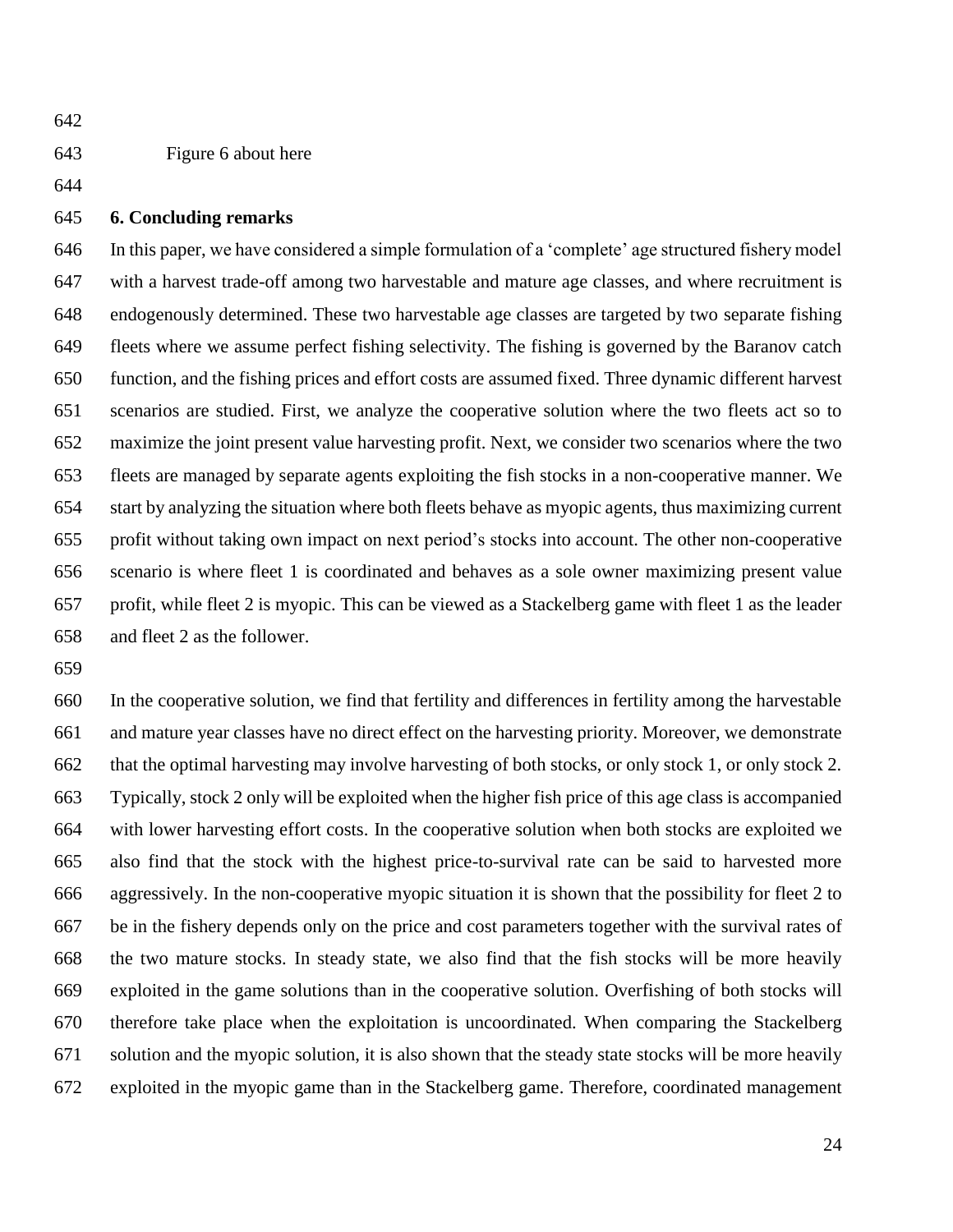is needed to omit economic losses, and where the quota management should be related to the different harvestable age classes, and not the total harvested biomass.

 The theoretical reasoning is supplemented with some numerical illustrations. Under the baseline parameter scheme, we find, that fleet 1 obtain a higher profit in the non-cooperative solutions than in the cooperative solutions. The cooperative solution is thus not stable without side payments. We also find, somewhat surprisingly, that the non-cooperative myopic solution yields a higher total profit than the non-cooperative Stackelberg solution. This is surprising because one of the fleets has long-term considerations in the Stackelberg solution. However, we also find that this outcome hinges upon the choice of discount rate. Comparing the cooperative solution for different levels of harvest productivity shows that there will be a switch between the different harvesting schemes. For example, not surprisingly, fleet 2 only will be in operation if the productivity of fleet 1 is 'low'. Changing the discount rate and fertility also demonstrates switches among the different harvesting schemes, and where we find that while a higher discount rate reduce both stocks the effort effect is ambiguous. 

- 
- 

## **References**

- Armstrong, C. W. (1999). Sharing a fish resource bioeconomic analysis of an applied
- allocation rule. Environmental and Resource Economics 13, 75–94*.*
- Beverton, R. and Holt, S. (1957). On the dynamics of exploited fish populations. Blackburn Press.
- Charles, A. T. and Reed, W. J. (1985). A bioeconomic analysis of sequential fisheries: competition, coexistence, and optimal harvest allocation between inshore and offshore fleets. Canadian Journal of Fisheries and Aquatic Sciences 42, 952-962.
- 
- Clark, C. W. (1980). Restricted access to common-property fishery resources: a game-theoretic analysis. In Dynamic optimization and mathematical economics (pp. 117-132). Springer US.
- Clark, C. W. (1990). Mathematical bioeconomics: the optimal management of renewable resources. John Wiley & Sons, Inc.
	- Diekert, F. K., Hjermann, D., Nævdal, E. and Stenseth, N. C. (2010). Spare the young fish: optimal harvesting policies for North-East Arctic cod. Environmental and Resource Economics 47, 455- 475.
	-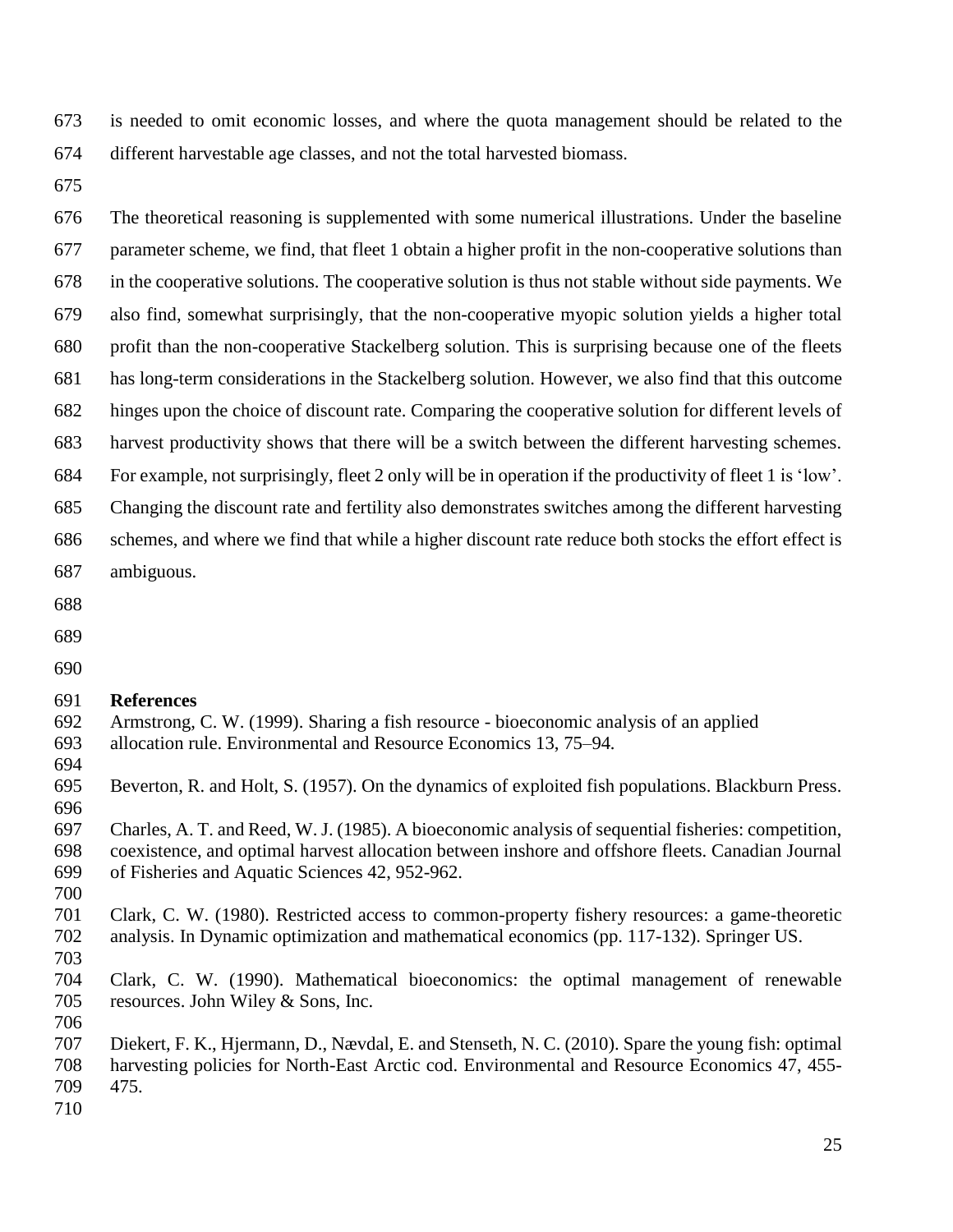Fischer, R. D. and Mirman, L. J. (1992). Strategic dynamic interaction: fish wars. Journal of Economic Dynamics and Control 16, 267-287. Getz, W. and Haight, R. (1989). Population harvesting. Princeton University Press Hannesson, R. (1995). Sequential fishing: cooperative and non-cooperative equilibria. Natural Resource Modeling 9, 51-59. Kaitala, V., and Lindroos, M. (2007). Game theoretic applications to fisheries. In Handbook of operations research in natural resources (pp. 201-215). Springer US. Laukkanen, M. (2001). A bioeconomic analysis of the northern Baltic salmon fishery: coexistence versus exclusion of competing sequential fisheries. Environmental and Resource Economics 18, 293-315. Levhari, D. and Mirman, L. J. (1980). The great fish war: an example using a dynamic Cournot- Nash solution. The Bell Journal of Economics, 322-334. Lindroos, M. (2004). Sharing the benefits of cooperation in the Norwegian spring-spawning herring fishery. International Game Theory Review 6, 35 - 53 Mesterton-Gibbons, M. (1993). Game-theoretic resource modeling. Natural Resource Modeling 7, 93-147. McKelvey, R. (1997). Game-theoretic insights into the international management of fisheries. Natural Resource Modeling 10, 129-171. Munro, G. R. (1979). The optimal management of transboundary renewable resources. Canadian Journal of Economics, 355-376. Quaas, M. and Requate, T. (2013). Sushi or fish fingers? Seafood diversity, collapsing fish stocks, and multispecies fishery management. The Scandinavian Journal of Economics 115, 381 - 422 Quaas, M., Requate, T., Ruckes, K., Skonhoft, A., Vestergaard, N. and Voss, R. (2013). Incentives for optimal management of age-strcutured fish populations. Resource and Energy Economics 35, 113-134 Quinn, T. (2003). Ruminations on the development and future of population dynamic models in fisheries. Natural Resource Modeling 16, 341 – 392 Reed, W. J. (1980). Optimum age-specific harvesting in a nonlinear population model. Biometrics 36, 579-593. Singh R. and Weninger, Q (2009). Bioeconomics of scope and the discard problem in multiple- species fisheries. Journal of Environmental Economics and Management 58, 72-92 Skonhoft, A., Vestergaard, N. and Quaas, M. (2012). Optimal harvest in an age structured model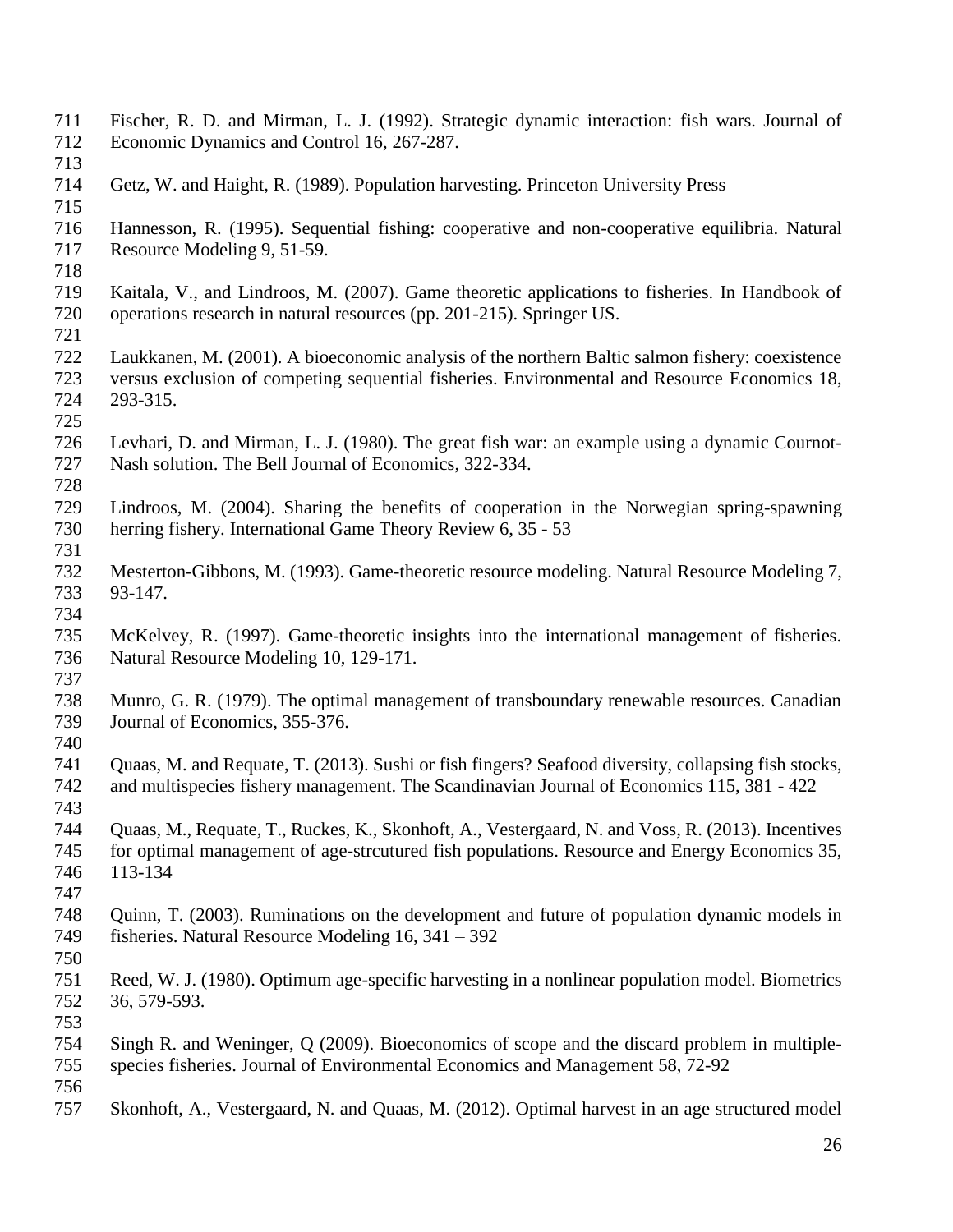with different fishing selectivity. Environmental and Resource Economics 51, 525-544.

- Sumaila, U. R. (1997). Cooperative and non-cooperative exploitation of the Arcto-Norwegian cod stock. Environmental and Resource Economics 10, 147-165.
- 
- Tahvonen, O. (2009). Economics of harvesting age-structured fish populations. Journal of Environmental Economics and Management 58, 281-299.
- 
- Tahvonen, O. (2010). Age-structured optimization models in fisheries bioeconomics: a survey. In Boucekkine R. et al. (eds): Optimal control of age structured populations in economy, demography and the environment. Routledge, pp. 140 - 173
- 
- 
- 
- 
- 
- 
- 
- 
- 
- 
- 
- 
-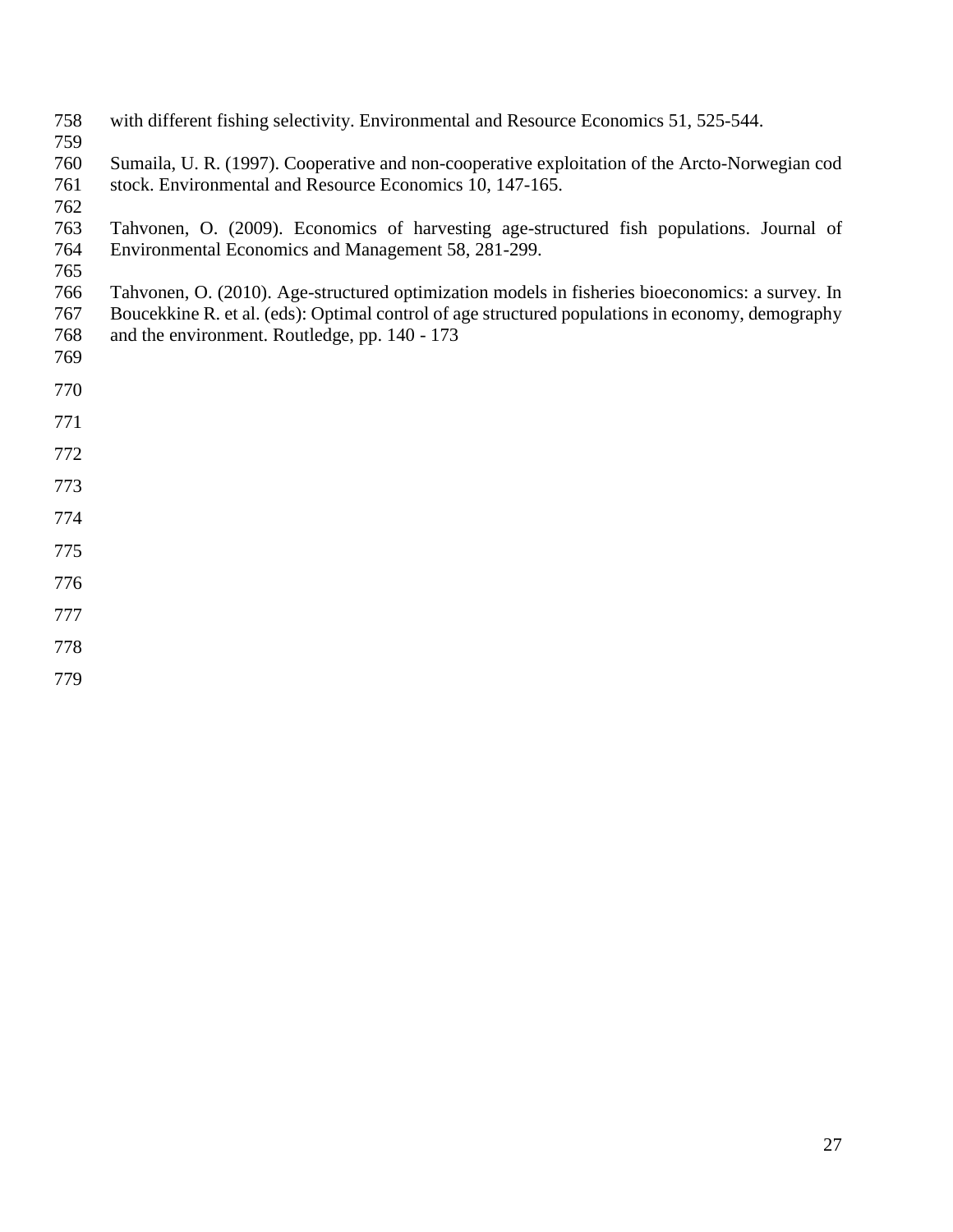



**Figure 1. Biological equilibrium with fixed fishing mortalities.**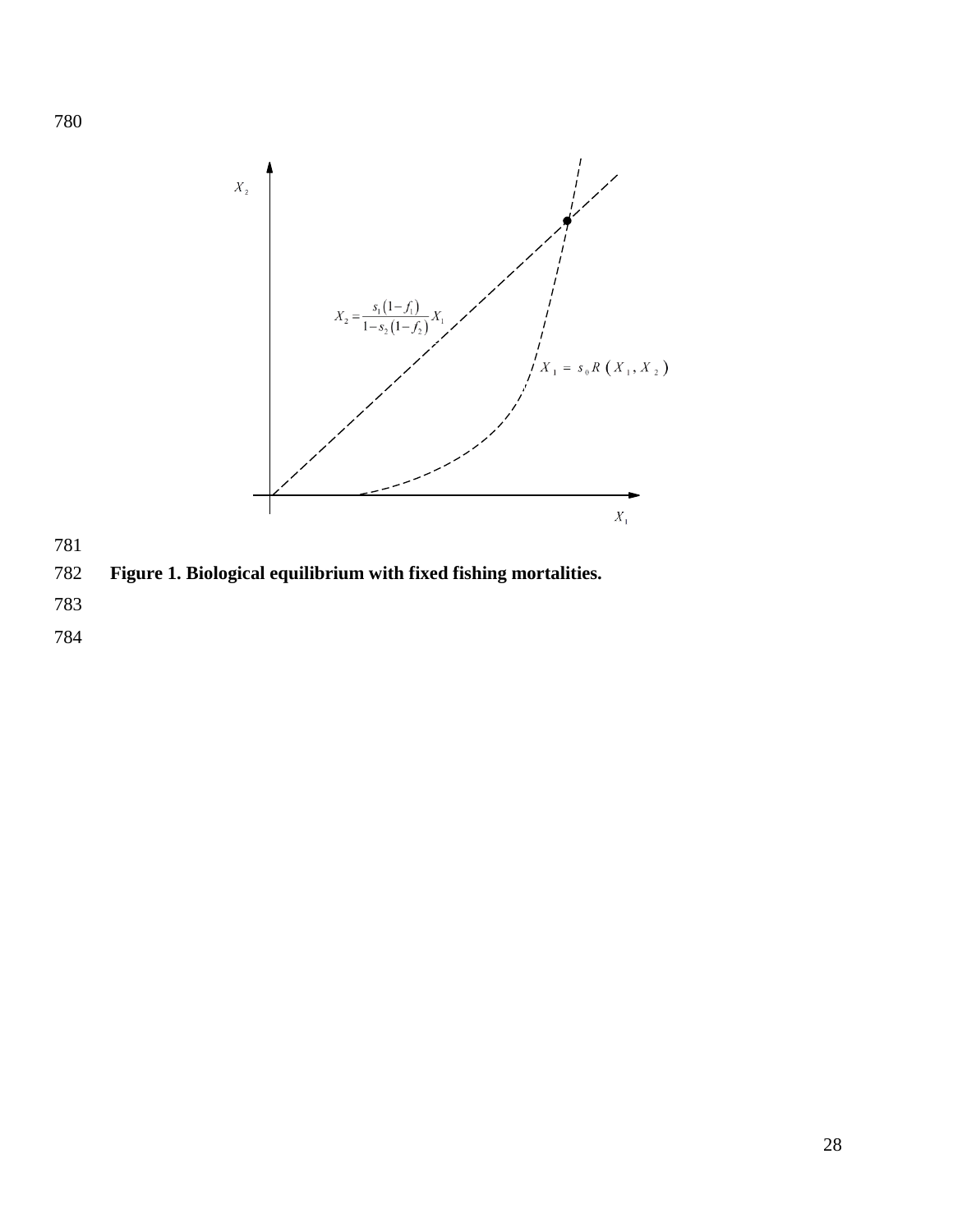

 **Figure 2. Stock sizes over time (in # of 1,000 fish). Cooperation, myopic behavior by both fleets and the Stackelberg game with fleet 1 as leader (Stackelberg1).**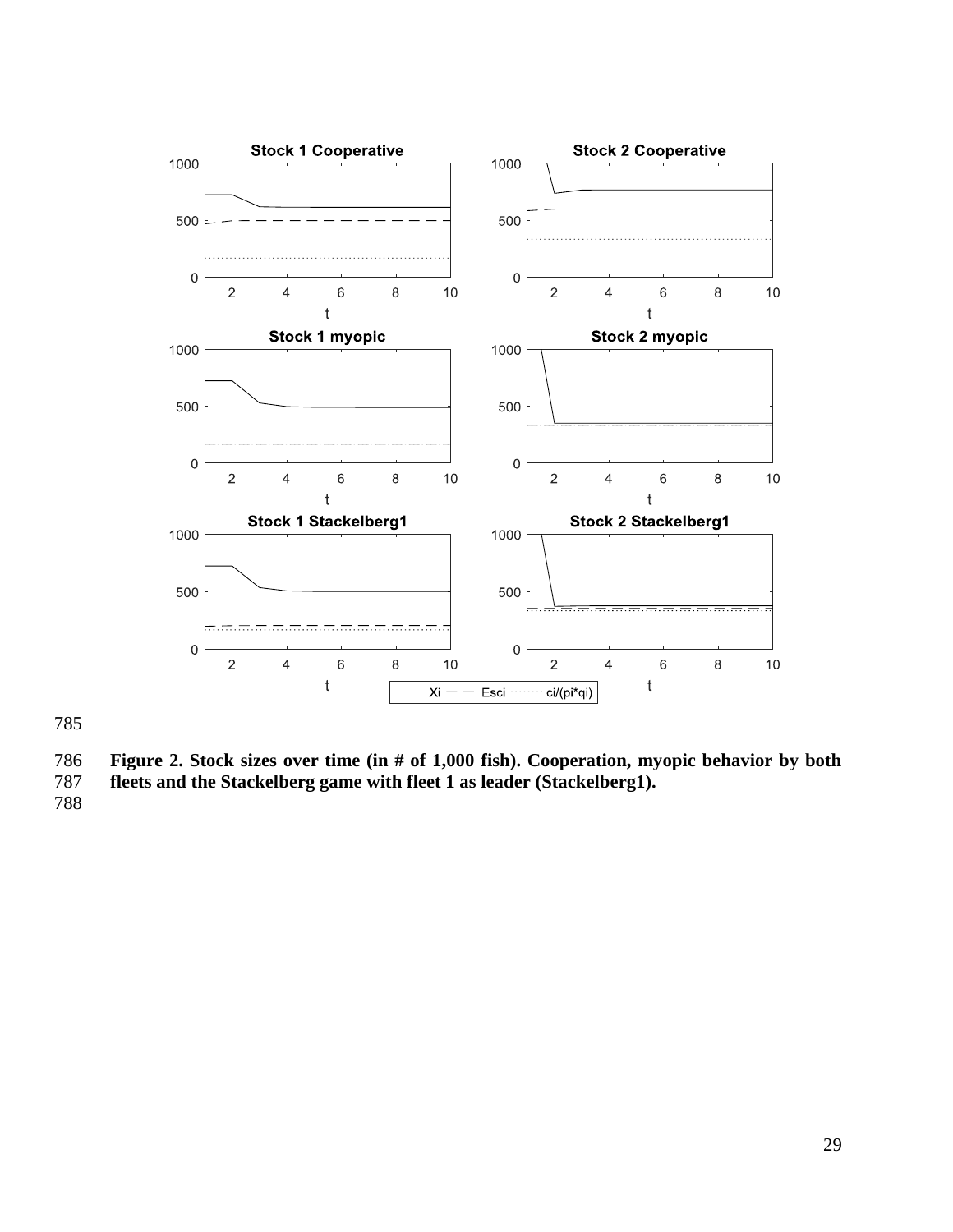

 **Figure 3. Fishing effort over time. Cooperation, myopic behavior by both fleets and the Stackelberg game with fleet 1 as leader (Stackelberg1).**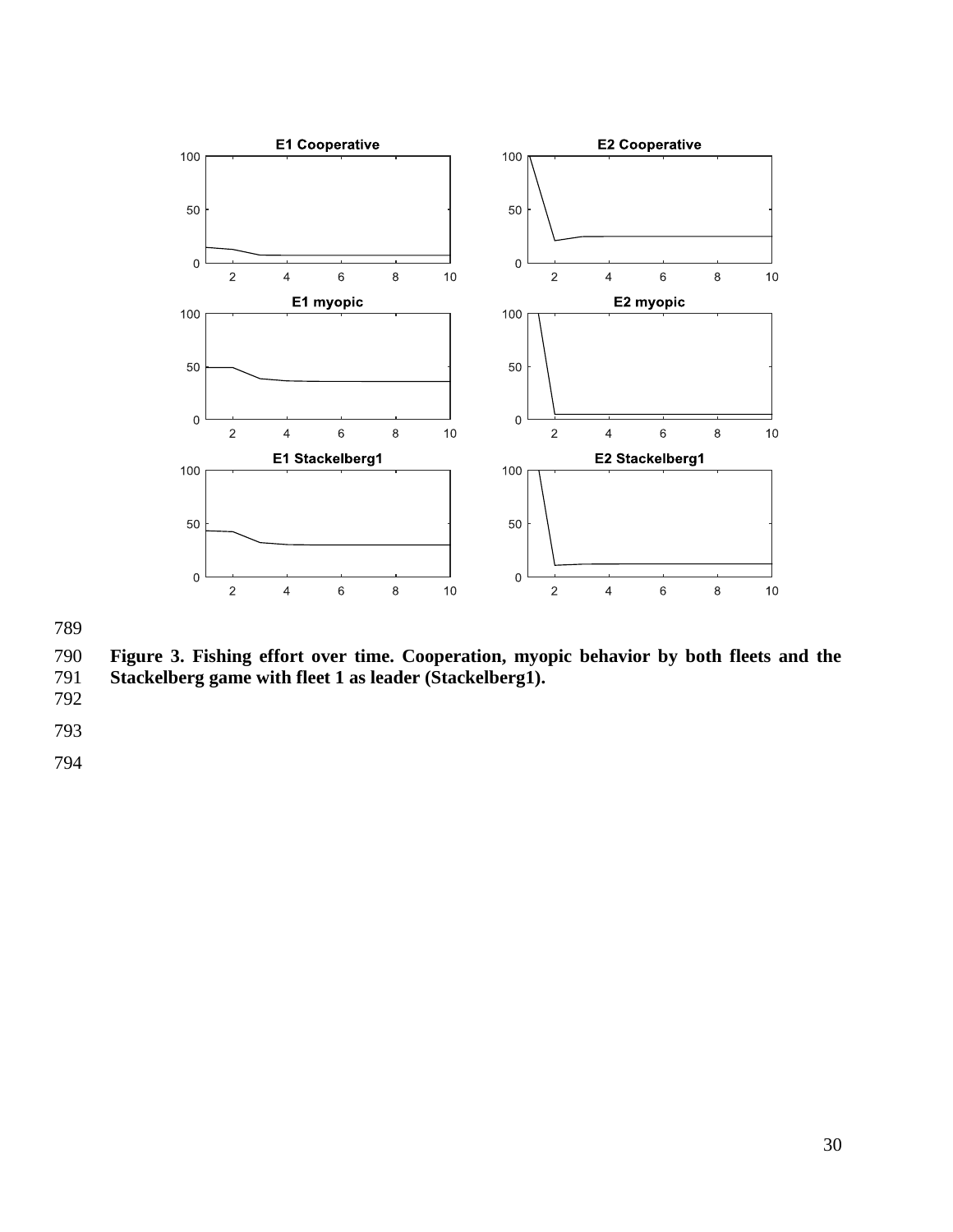



 **Figure 4. Steady state stocks and efforts cooperative solution. Variation of fleet 1 catchability coefficient**  $q_1$  (basline value  $q_1 = 0.03$ ). 







 **Figure 5. Steady state stocks and efforts cooperative solution. Variation of the discount rate**   $\delta$  (baseline value  $\delta$  = 0.04).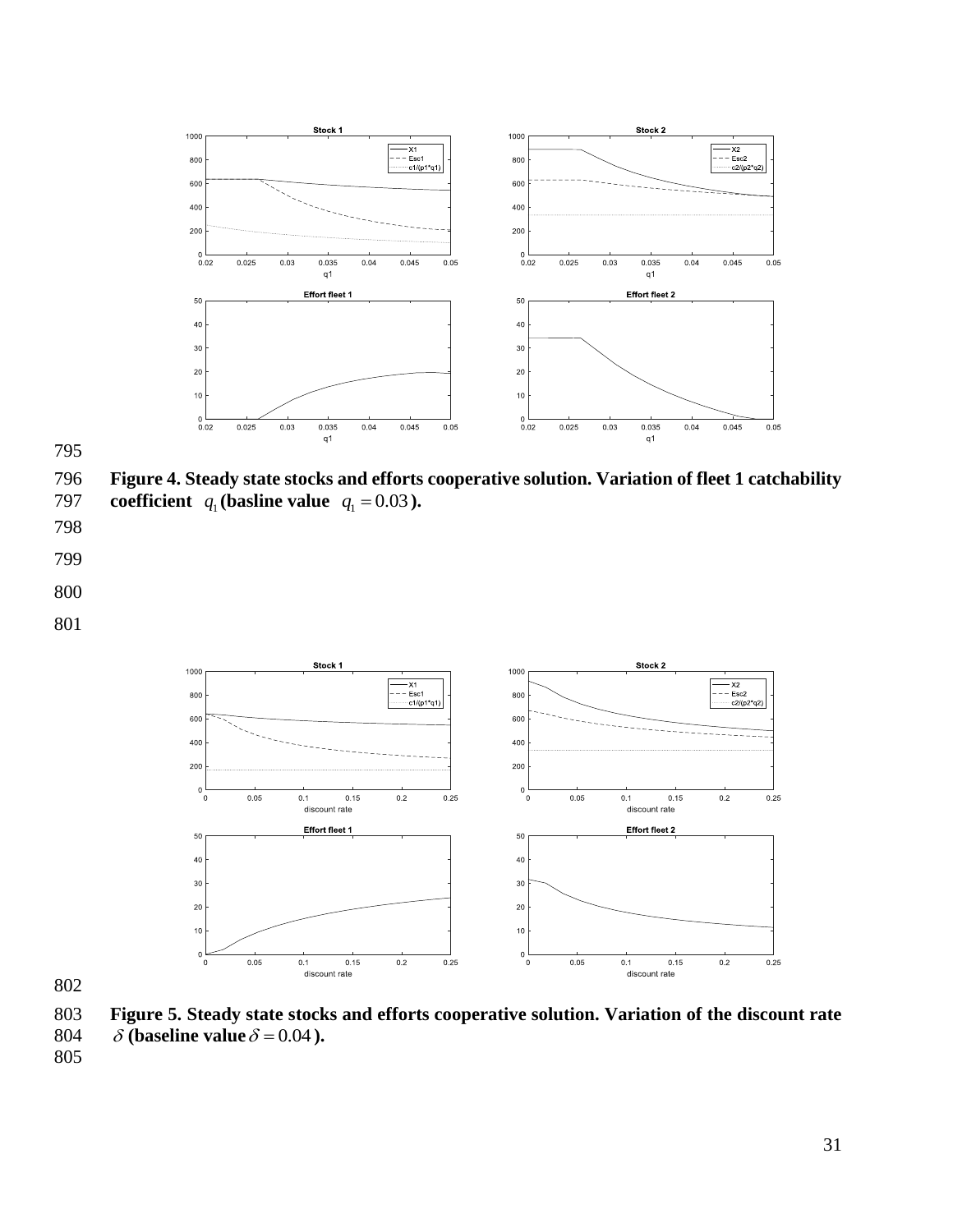



807 **Figure 6. Steady state stocks and efforts cooperative solution. Variation of the fertility parameter**  $\gamma$  **(baseline value**  $\gamma = 0.5$ **).** 808 **parameter**  $\gamma$  (baseline value  $\gamma = 0.5$ ).

- 
- 
- 
- 
- 
- 
- 
- 
- 
- 
- 
- 
- 
- 
- 
- 

- 
- 
-